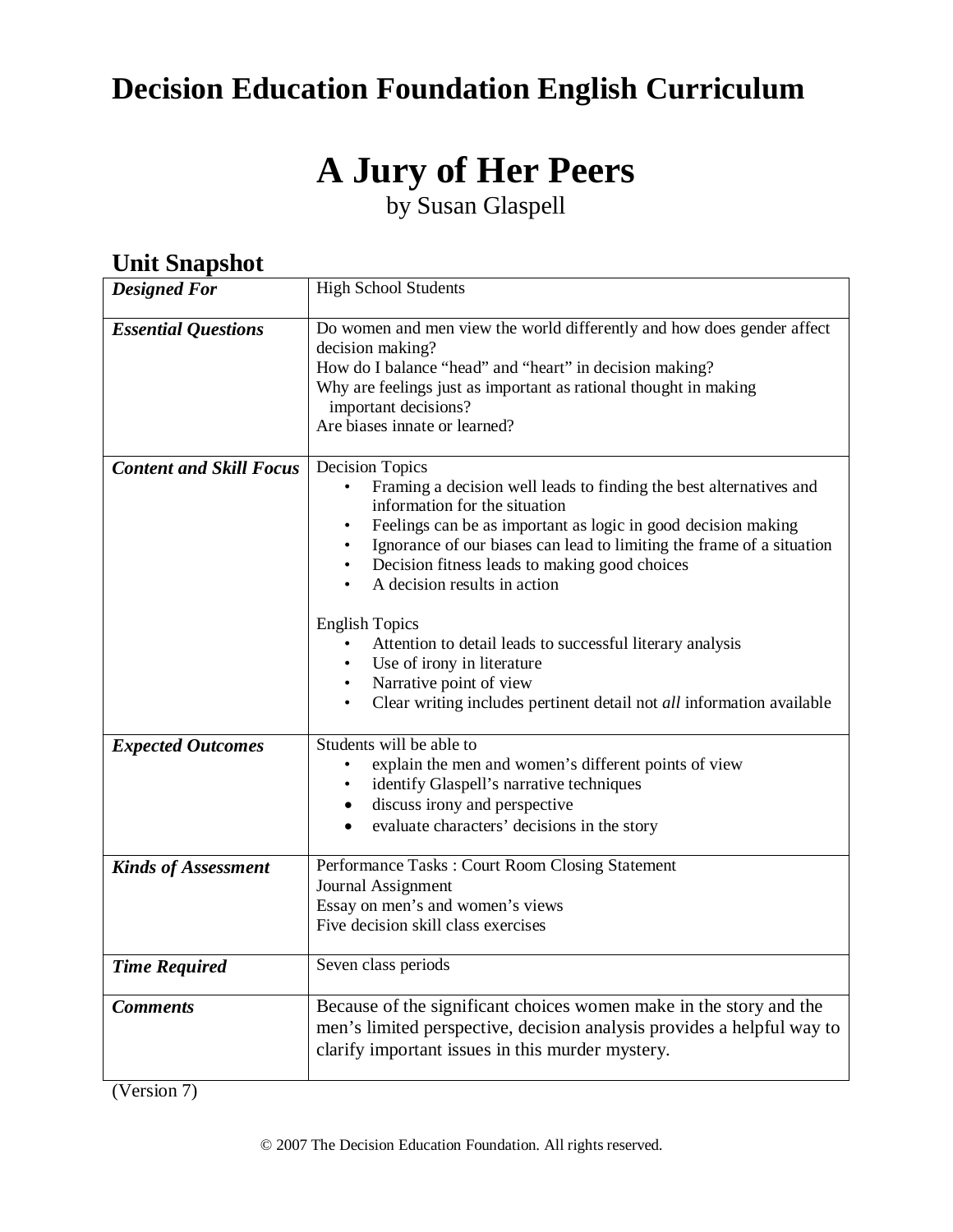# **Overview**

**General Description:** In addition to helping students read and analyze "A Jury of Her Peers," this unit for students in grades 11-12 explores the use of frames in decision situations, the influence of information on perspective, the importance of being fit to make a decision, and the limiting effect of biases.

**Duration:** The unit is designed for seven periods and additional time out of class for students to complete an essay assignment. Teachers can adjust the duration according to the activities selected.

**Summary and Decision Perspective:** "A Jury of Her Peers" is the short story version of Susan Glaspell's play, *Trifles.* Glaspell (1882-1948) originally wrote the piece for the Provincetown Players, and it was first published as a story in 1917—before women had the right to vote or serve on a jury. The lonely Midwestern farm setting is most likely located in Iowa where the author lived the first thirty-two years of her life. Glaspell also commented that the work was inspired by an experience she had while working for a Des Moines newspaper.<sup>[1](#page-1-0)</sup>

The story is a murder mystery: Mrs. Wright (formerly known as Minnie Foster) is accused of killing her husband and is already in jail at the start of the story—and there are no other suspects. Mystery and suspense derive from the interaction of characters as they investigate the crime scene. All of the action takes place at the Wrights' farm, and Mr. Peters, the sheriff, Mr. Hale, the neighbor who discovered the body the previous day, and Mr. Henderson, the county attorney, examine the scene for evidence to determine the motive of the murder: if he can explain *why* the farmer's wife killed her husband, the county attorney will have a better chance of convicting Mrs. Wright in court. Accompanied by Mrs. Hale, Mrs. Peters, the sheriff's wife, is there to collect items Mrs. Wright has requested.

While the men explore the house and barn for clues, most of the story focuses on the interaction between the two women who remain in the kitchen: Mrs. Hale soon realizes that isolation plays a significant role in the tragedy, and Mrs. Peters wrestles with her duty to uphold the law and the dawning apprehension that Mrs. Wright is closer to a victim than a culprit. Differences in the perspectives of the men and the women supplants an initial friction between Mrs. Hale and Mrs. Peters; though absent and in jail, Mrs. Wright becomes a substantial presence in the kitchen as the two women remember her life when she was Minnie Foster and uncover clues about her life with Mr. Wright.

The three women make significant choices and the men approach the murder scene with a narrow perspective. Therefore, decision analysis provides a helpful way to understand the story. Mrs. Wright decides to kill her husband; Mrs. Peters and Mrs. Hale eventually decide Mrs. Wright should not be convicted and choose to keep evidence from the men; and by ignoring the importance of the women's world, the men fail to notice essential clues to the mystery. The story provides useful examples to explore the significance of decision fitness, "head and heart," framing, alternatives, and information in good decision making.

<span id="page-1-0"></span> <sup>1</sup> Arp, Thomas and Greg Johnson. *Perrine's Literature, Eighth Edition*. Fort Worth: Harcourt College Publishers, 2001. page 406.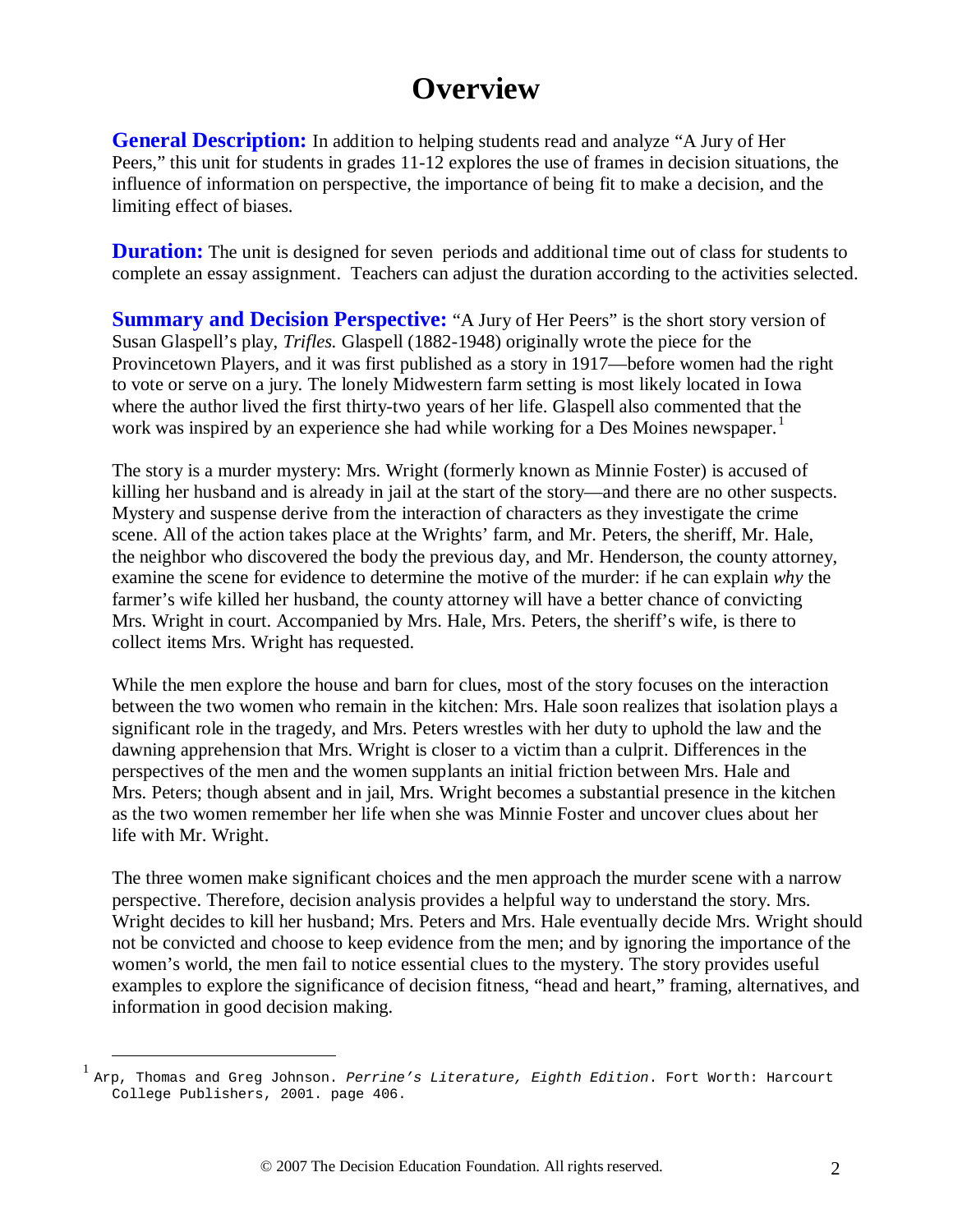# **"A Jury of Her Peers" Unit Contents**

#### **1. Learning Plan**

- **First Class: Introduction** (page 4)
- **Second Class: The Murder** (page 5) Handout 1—Mrs. Wright's Decision (page 6) Teacher Resource 1—Sample Responses and Teacher Notes for Handout 1 (page 8)
- **Third Class: Frames** (page 9) Handout 2—Mrs. Peters and Mrs. Hale's Decision (page 10) Teacher Resource 2—Sample Responses for Handout 2 (page 11) Handout 3—Narrative Techniques as a Means of Defining Perspective (page 12)
- **Fourth Class: Frame Change** (page 14) Handout 4—Explore Mrs. Peters' Frame Change (page 15) Teacher Resource 3. Sample Responses for Handout 4 (page 16) Handout 5. Explore Mrs. Peters and Mrs. Hale's Decision Further (page 17)
- **Fifth Class: Action and Frames** (page 19) Teacher Resource 4—Sample Responses to Handout 5 (page 20)
- **Sixth Class: Concluding Exercise and Discussion** (page 21) Handout 6—More on Frames (page 22) Teacher Resource 5—Sample Responses for Handout 6 (page 23)

#### **2. Assessment Evidence**

- Performance Task: Court Room Closing Statement (page 24)
- Journal and Essay Assignments (page 25)
- **3. Resources on the Web** (page 26)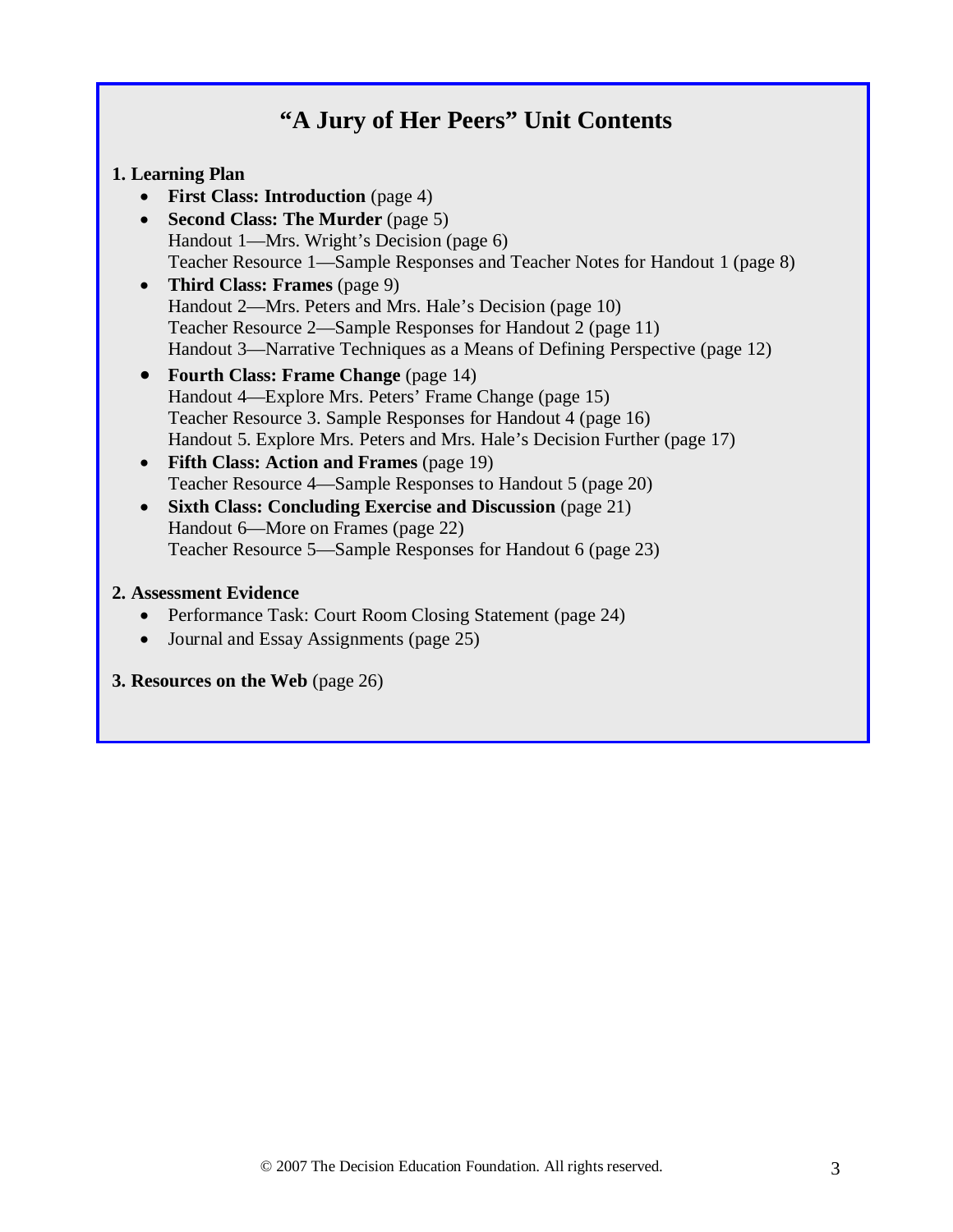# **2. Learning Plan**

# **First Class: Introduction**

#### **Procedures**

• Begin with a whole class discussion of the following questions:

#### **1. Does gender make a difference in the way we face challenging situations?**

After discussing responses to this question, inform the class that they are about read a story that raises questions about differences between men and women's perceptions of the world.

#### **2. When did women gain the right to vote?**

Point out that Susan Glaspell wrote "A Jury of Her Peers" in the early 1900's before women had the right to vote (1920) or serve on juries. See **Web Resources** for more background information.

• Begin reading the story out loud to the class. Help them sort out the characters and situation. Explain that as they read, students should keep a list of the decisions characters make.

#### **Next Steps**

**Homework:** Finish reading the story and note all important decisions that the characters make.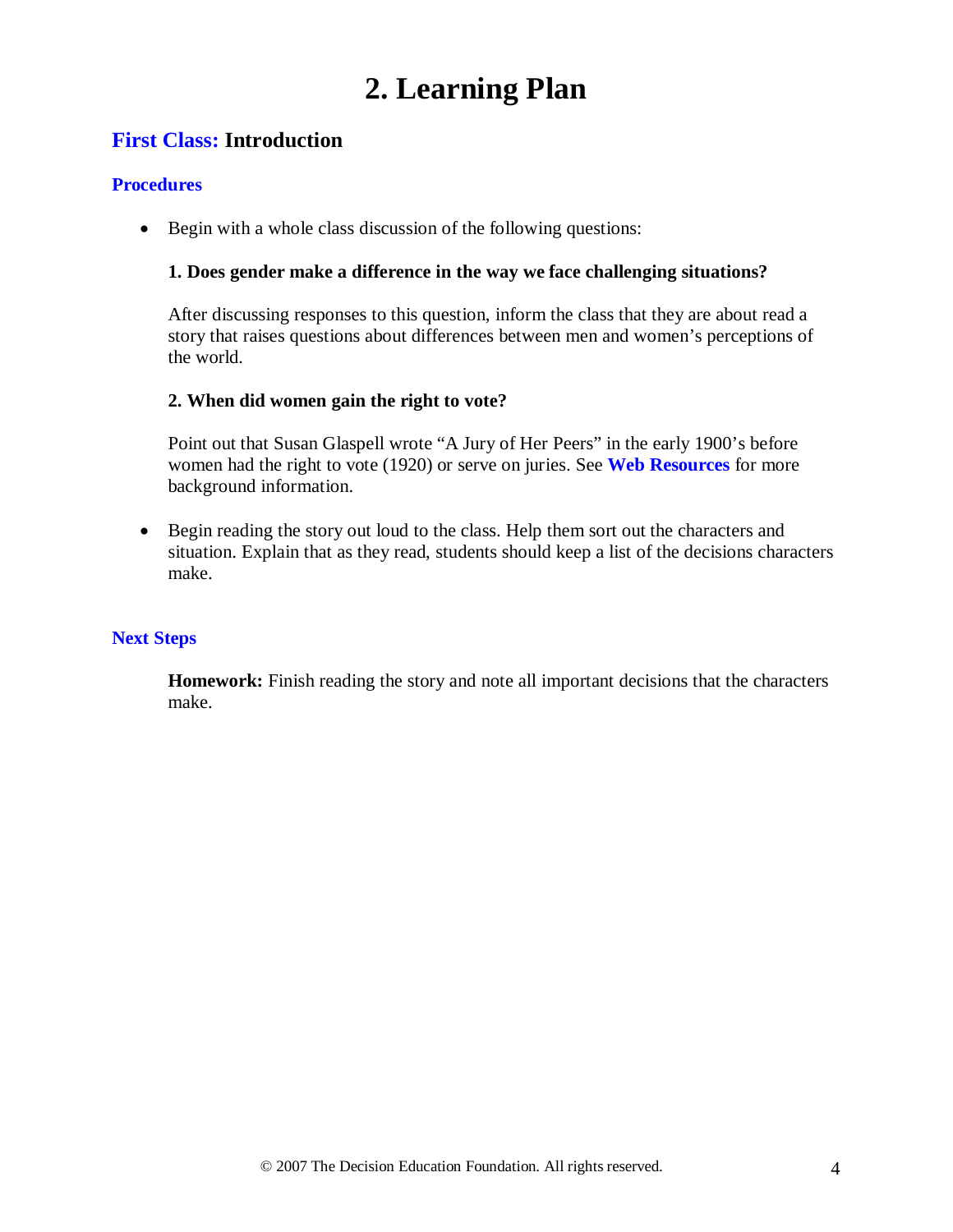## **Second Class: The Murder**

#### **Materials**

Performance Task Handout 1—Mrs. Wright's Decision Teacher Resource 1—Sample Responses and Teacher Notes for Handout 1 Journal Entry

#### **Procedures**

- Introduce the **Performance Task**. See **Assessment** for specific instructions.
- Discussion topic: **What are important decisions characters make in this story and who makes them?**

After noting and discussing student responses, explore the following ideas:

1. The story revolves around the women's decisions:

a. Mrs. Wright decides to kill her husband and causes all resulting action in the story.

b. Mrs. Peters and Mrs. Hale decide to keep evidence from the men, clues that would result in the suspect's conviction.

c. In hiding what they have discovered, the two women judge Mrs. Wright to be innocent. They decide she does not deserve to be convicted and sentenced.

2. While the sheriff and county attorney hold positions of power, the women control the important proceedings at the crime scene.

3. What is the significance of the fact that the story takes place in Mrs. Wright's kitchen and that the men leave and reenter throughout the story?

- In small groups or individually students complete the first page of **Handout 1**. This exercise is intended to help students analyze Mrs. Wright's decision—the decision that creates the story. Discuss responses. For sample responses and notes, see **Teacher Resource 1**.
- Give students the second page of **Handout 1**. Use questions to guide a discussion of decision fitness.
- Explain the **Journal Assignment**. See **Assessment** for instructions.

#### **Next Steps**

**Homework:** Students complete the journal entry (see **Assessment**). Remind them that they should only write about incidents that they are willing to share with the class.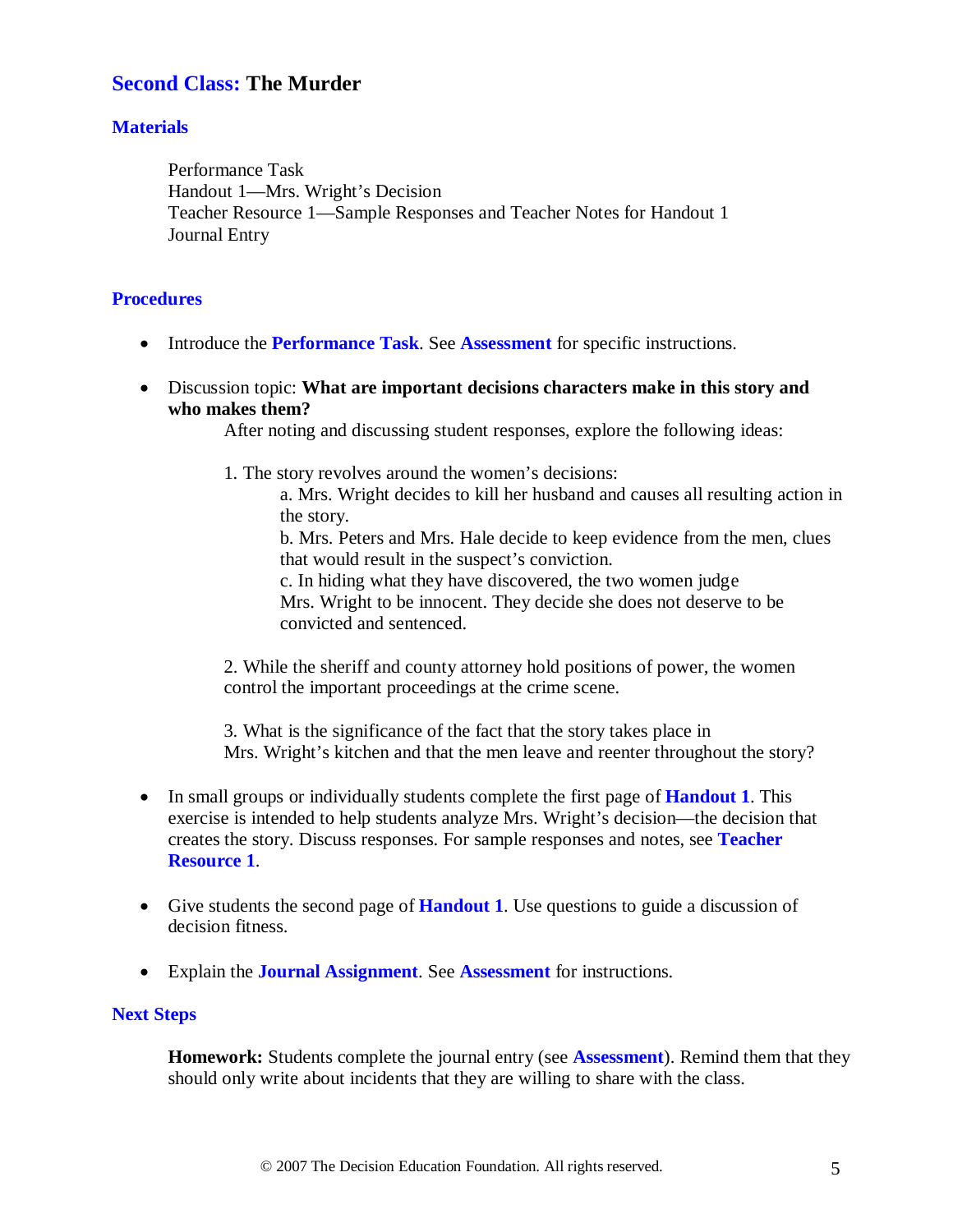# **Handout 1.** *Mrs. Wright's Decision*

# *Definitions:* **--A decision is a choice between alternatives which results in an action. --We define good decisions by how we make them—not by the outcome. --To be effective decision makers, we use both our heads and hearts. --We need to recognize when we are not fit to make an important decision.**

#### **What is Mrs. Wright's state of mind when she decides to kill her husband?**

Even though we do not witness the crime, we begin to understand Mrs. Wright's state of mind as Mrs. Hale and Mrs. Peters uncover clues about the situation. Use the table below to list and analyze details that reveal Mrs. Wright's emotional state before she takes action. List individual details and comment on their significance.

| <b>DETAILS</b>                                                                                                                                     | <b>WHAT THEY REVEAL</b>                                                                                                                                                                                                                                                           |
|----------------------------------------------------------------------------------------------------------------------------------------------------|-----------------------------------------------------------------------------------------------------------------------------------------------------------------------------------------------------------------------------------------------------------------------------------|
| Example: "Oh-her fruitShe worried<br>about that when it turned so cold last night.<br>She said the fire would go out and her jars<br>might burst." | The fact that Mrs. Wright's main concern in jail is about her jam jars<br>bursting from the cold could be the result of shock OR an indication<br>of how insignificant her relationship has been with her husband-<br>they have grown so distant that she has no feeling for him. |
|                                                                                                                                                    |                                                                                                                                                                                                                                                                                   |
|                                                                                                                                                    |                                                                                                                                                                                                                                                                                   |
|                                                                                                                                                    |                                                                                                                                                                                                                                                                                   |
|                                                                                                                                                    |                                                                                                                                                                                                                                                                                   |
|                                                                                                                                                    |                                                                                                                                                                                                                                                                                   |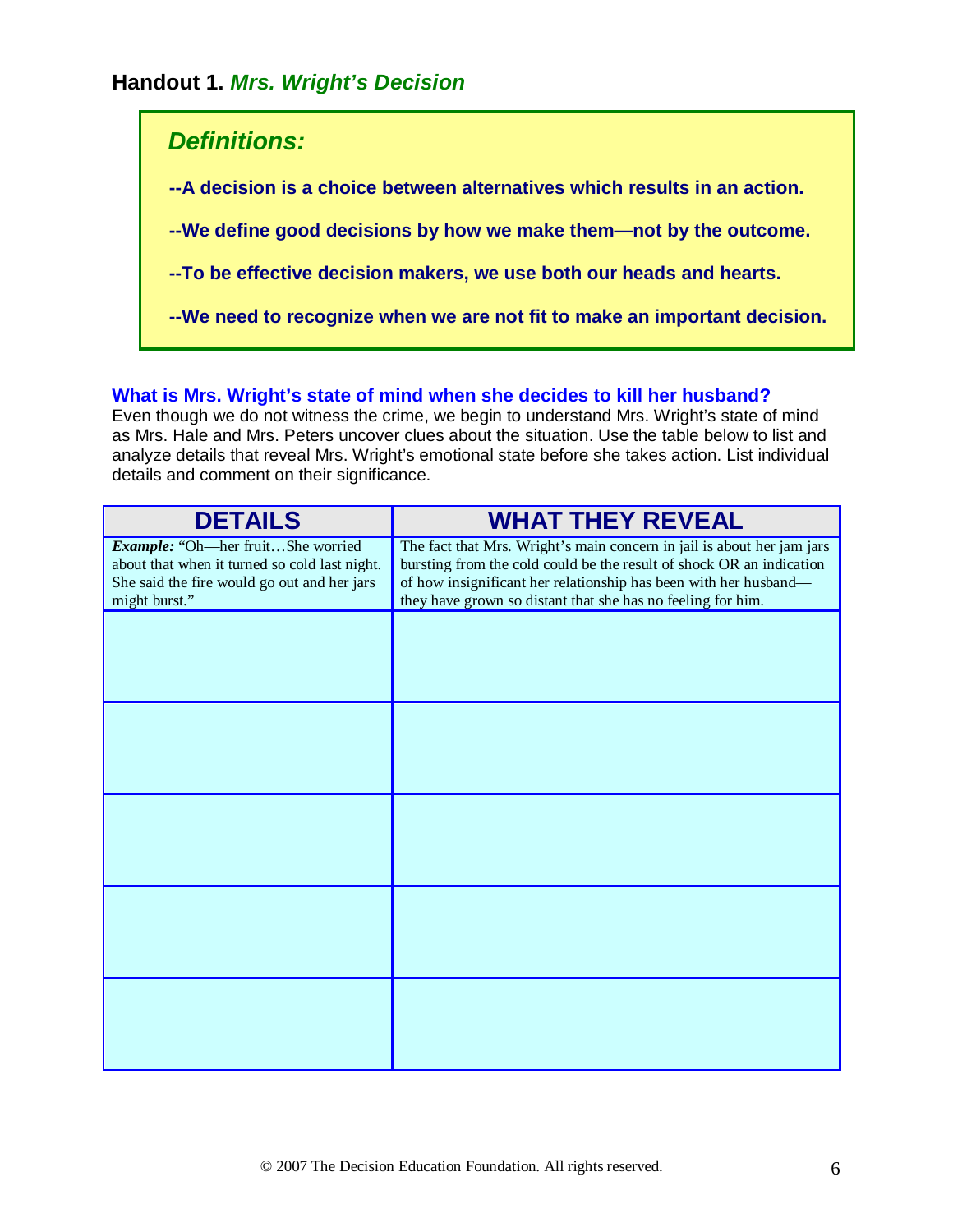# *Decision Fitness Requires*

 **--an awareness that a particular situation or emotional state can render me unfit to make a decision.** (*For example, when I am angry at another person, have been hurt by someone I care about, am under the influence of drugs or peer pressure*)

 **--a willingness, when I am unfit, to postpone the decision or ask someone who is thinking straight to help me.**

## *Group Discussion Topics*

**1. When she makes her choice, what is Mrs. Wright's debate with herself? How might an awareness of** *decision fitness* **help her in that debate? Explain using details you gathered in the table above.**

**2. What are situations you anticipate this year in which you think decision fitness can help you? How about decisions further in the future?**

**3. Are there habits to practice or policies to make now that might help you later when you face difficult decision situations?**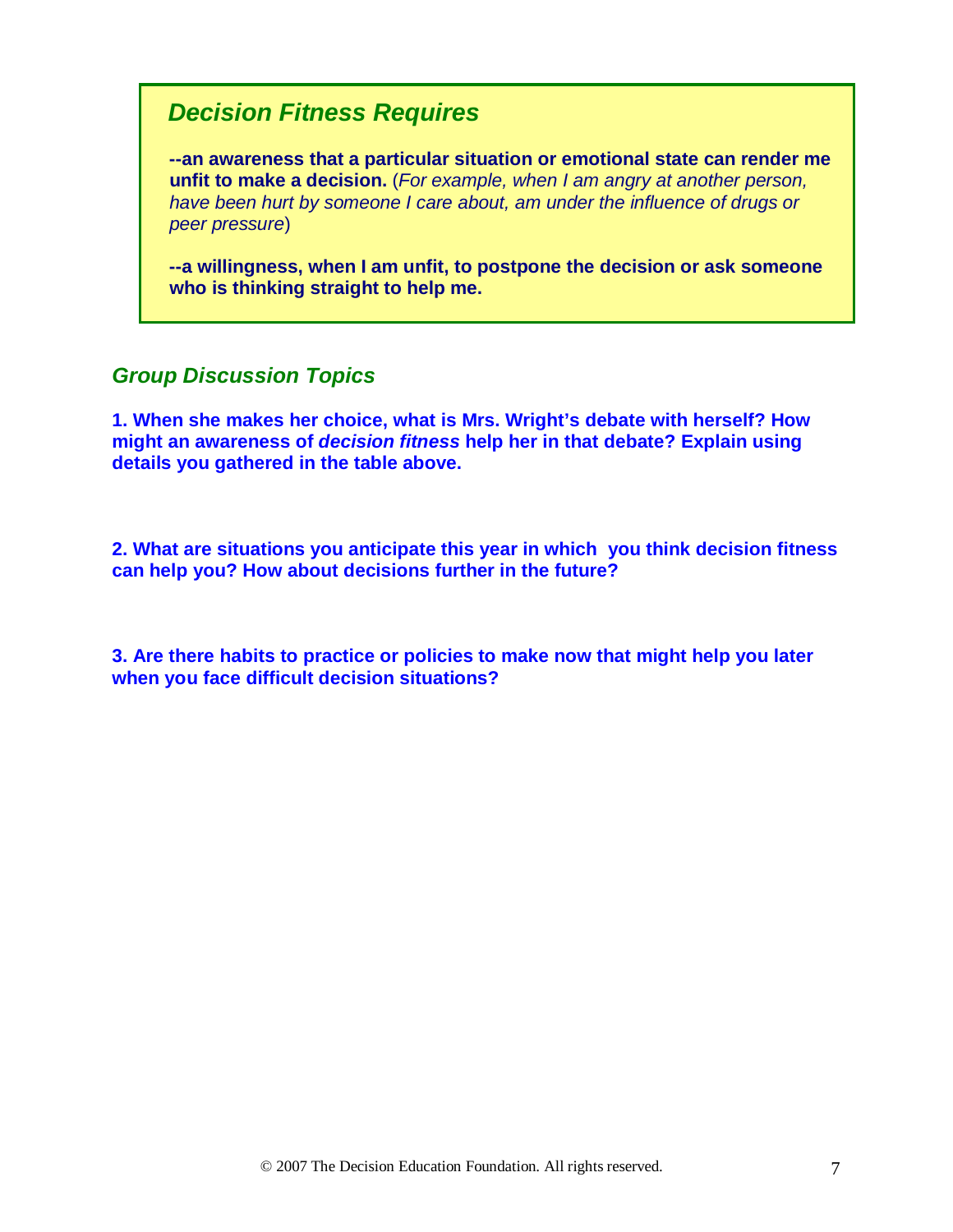# **Teacher Resource 1. Sample Responses and Teacher Notes for Handout 1**

| <b>DETAILS</b>                                                                                                                                                                                                                              | <b>WHAT THEY REVEAL</b>                                                                                                                                                                                                                          |
|---------------------------------------------------------------------------------------------------------------------------------------------------------------------------------------------------------------------------------------------|--------------------------------------------------------------------------------------------------------------------------------------------------------------------------------------------------------------------------------------------------|
| Example: "Oh-her fruitShe worried                                                                                                                                                                                                           | The fact that Mrs. Wright's main concern in jail is about her jam jars                                                                                                                                                                           |
| about that when it turned so cold last night.                                                                                                                                                                                               | bursting from the cold could be the result of shock OR an indication                                                                                                                                                                             |
| She said the fire would go out and her jars                                                                                                                                                                                                 | of how insignificant her relationship has been with her husband—                                                                                                                                                                                 |
| might burst."                                                                                                                                                                                                                               | they have grown so distant that she has no feeling for him.                                                                                                                                                                                      |
| Paragraph 25: lives on a lonesome stretch<br>of road; husband is known as someone<br>who does not talk much (does not want a<br>telephone because "people talk too much<br>anyway"); reputation for not caring about<br>what his wife wants | Mrs. W has lived an extremely solitary life for 20 years and we<br>know from Mrs. Hale that as Minnie Foster she was social and loved<br>to sing.                                                                                                |
| Par. 111: "What had interrupted Minnie                                                                                                                                                                                                      | Things left half done is unusual and therefore strange behavior for                                                                                                                                                                              |
| Foster?"                                                                                                                                                                                                                                    | Mrs. Wright.                                                                                                                                                                                                                                     |
| Par. 120: Mr. Wright stingy; Mrs. W's                                                                                                                                                                                                       | Circumstances and hardships lead her to feel sadness and                                                                                                                                                                                         |
| shabbiness kept her from socializing and                                                                                                                                                                                                    | loneliness—opposite of her life before marriage: knowing the                                                                                                                                                                                     |
| enjoyment                                                                                                                                                                                                                                   | difference is painful.                                                                                                                                                                                                                           |
| Par 165-175: the extremely badly sewn                                                                                                                                                                                                       | The sewing evidence reveals that Mrs. W. was agitated to distraction                                                                                                                                                                             |
| newest section on a quilt                                                                                                                                                                                                                   | and could not concentrate on her sewing                                                                                                                                                                                                          |
| Par. 182-195, 215-228—Broken bird cage,<br>dead bird in box in sewing basket                                                                                                                                                                | Mrs. W debates whether or not she can continue living with her<br>husband's harsh treatment. His killing her one joy in life—the<br>company and song of a canary-is an action that clearly leads her to<br>a final decision about her situation. |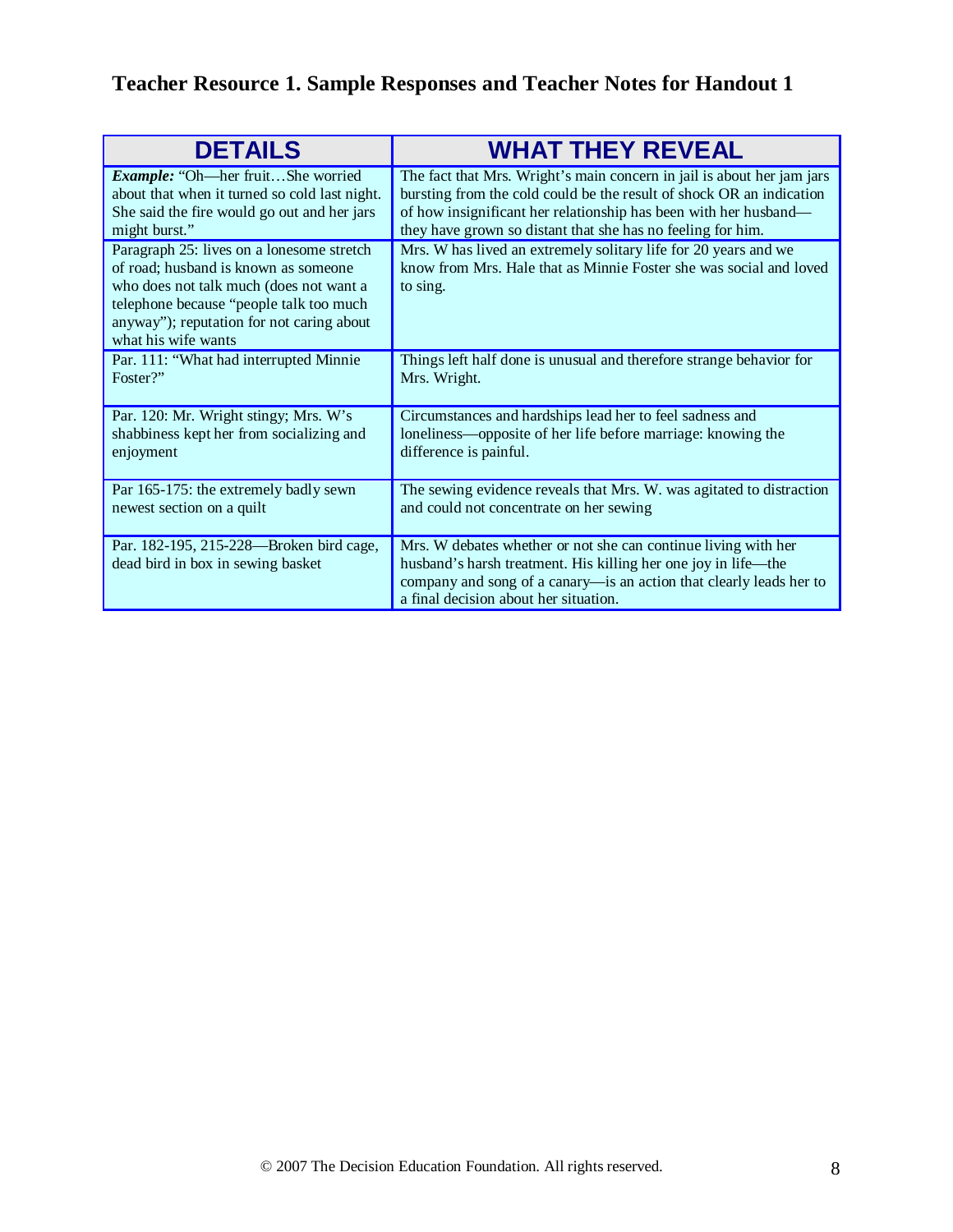# **Third Class: Frames**

#### **Materials**

Handout 2—Mrs. Peters and Mrs. Hale's Decision Teacher Resource 2—Sample Responses for Handout 2 Handout 3—Narrative Techniques as a Means of Defining Perspective

#### **Procedures**

- After a few volunteers share their journal entries, collect the homework.
- Use **Handout 2** to define frames and explore Mrs. Peters and Mrs. Hale's decision. Refer to **Teacher Resource 2** for sample responses and points to emphasize.
- Introduce the **Essay Assignment** (see **Assessment** for specific guidelines).
- Give students copies of **Handout 3** and complete the first page (pre-writing exercise for the essay assignment.

#### **Next Steps**

**Homework:** Students complete **Handout 3**. Note responses to discussion questions.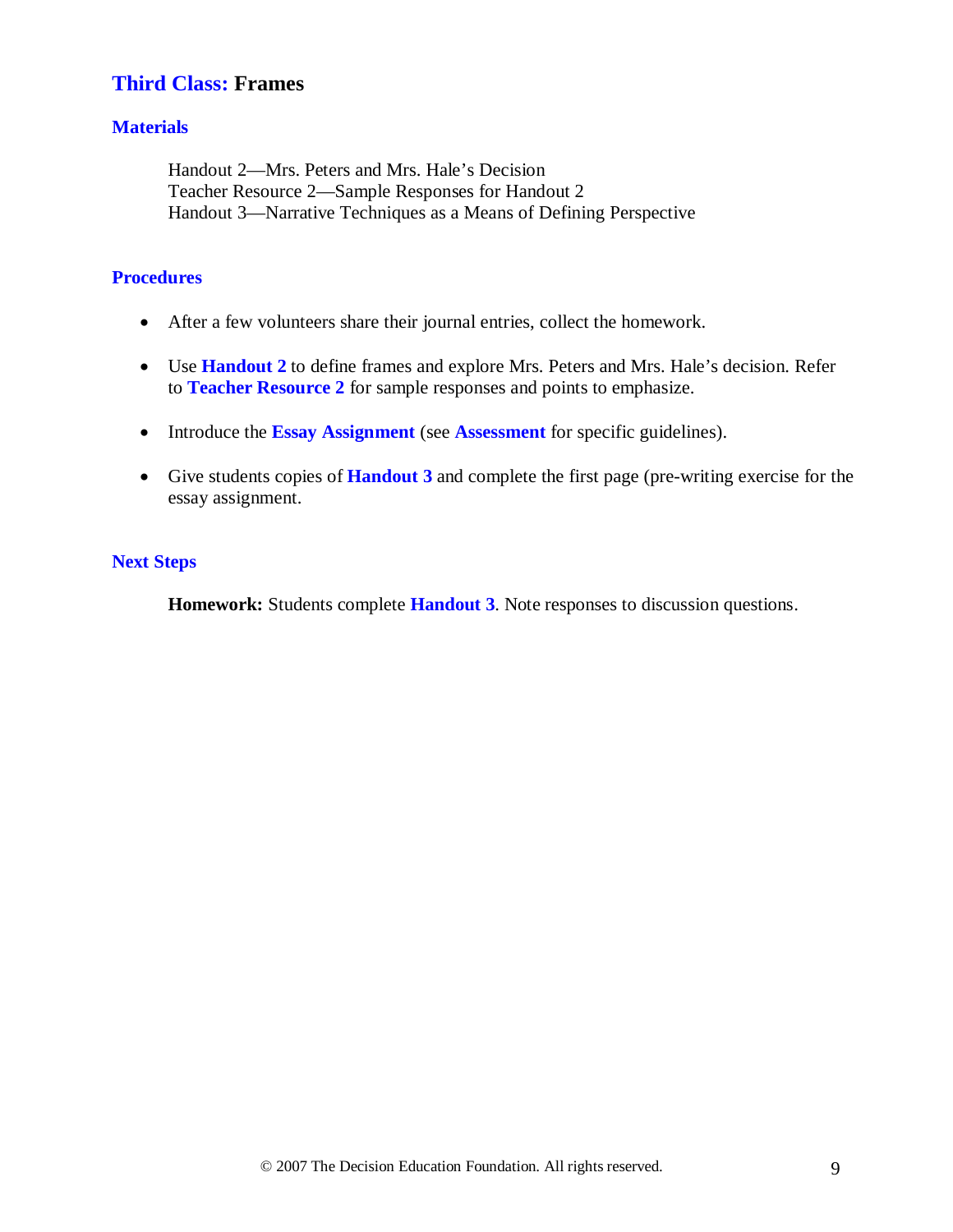# **Handout 2.** *Mrs. Peters and Mrs. Hale's Decision*

# *Frames in Decision Making*

 **--We clarify decisions by defining the frame.**

 **--The frame is our purpose, scope, and perspective in a given situation.**

 **--To frame a situation well we use both head and heart.**

**Mrs. Peters and Mrs. Hale's perspectives change as the story progresses. Use the table below to define their frames of the situation at the beginning of the story. List details that help us define the two women's perspectives.**

| <b>Mrs. Peters</b>                                                                                                                                                                                                                                                   | <b>Mrs. Hale</b>                                                                                                                                                                                                                                                                                                                                      |
|----------------------------------------------------------------------------------------------------------------------------------------------------------------------------------------------------------------------------------------------------------------------|-------------------------------------------------------------------------------------------------------------------------------------------------------------------------------------------------------------------------------------------------------------------------------------------------------------------------------------------------------|
| Example:<br><b>Detail:</b> "Of course it's no more than their duty,' said the<br>sheriff's wife, in her manner of timid acquiescence."<br>(paragraph 106)<br>Perspective: Takes the men's view when Mrs. Hale<br>challenges their criticism of Mrs. Wright's kitchen | <b>Detail:</b> "Time and time again it had been in her mind, 'I<br>ought to go over and see Minnie Foster." (paragraph 9)<br><b>Perspective:</b> Still views Mrs. Wright as Minnie<br>Foster-the young woman of 20 yrs ago. Notices the<br>drastic change in her circumstances and feels guilt for not<br>visiting her before this trip to her house. |
| Detail:                                                                                                                                                                                                                                                              | Detail:                                                                                                                                                                                                                                                                                                                                               |
| <b>Perspective:</b>                                                                                                                                                                                                                                                  | <b>Perspective:</b>                                                                                                                                                                                                                                                                                                                                   |
|                                                                                                                                                                                                                                                                      |                                                                                                                                                                                                                                                                                                                                                       |
| Detail:                                                                                                                                                                                                                                                              | Detail:                                                                                                                                                                                                                                                                                                                                               |
| <b>Perspective:</b>                                                                                                                                                                                                                                                  | <b>Perspective:</b>                                                                                                                                                                                                                                                                                                                                   |
|                                                                                                                                                                                                                                                                      |                                                                                                                                                                                                                                                                                                                                                       |
| Detail:                                                                                                                                                                                                                                                              | Detail:                                                                                                                                                                                                                                                                                                                                               |
| <b>Perspective:</b>                                                                                                                                                                                                                                                  | <b>Perspective:</b>                                                                                                                                                                                                                                                                                                                                   |
|                                                                                                                                                                                                                                                                      |                                                                                                                                                                                                                                                                                                                                                       |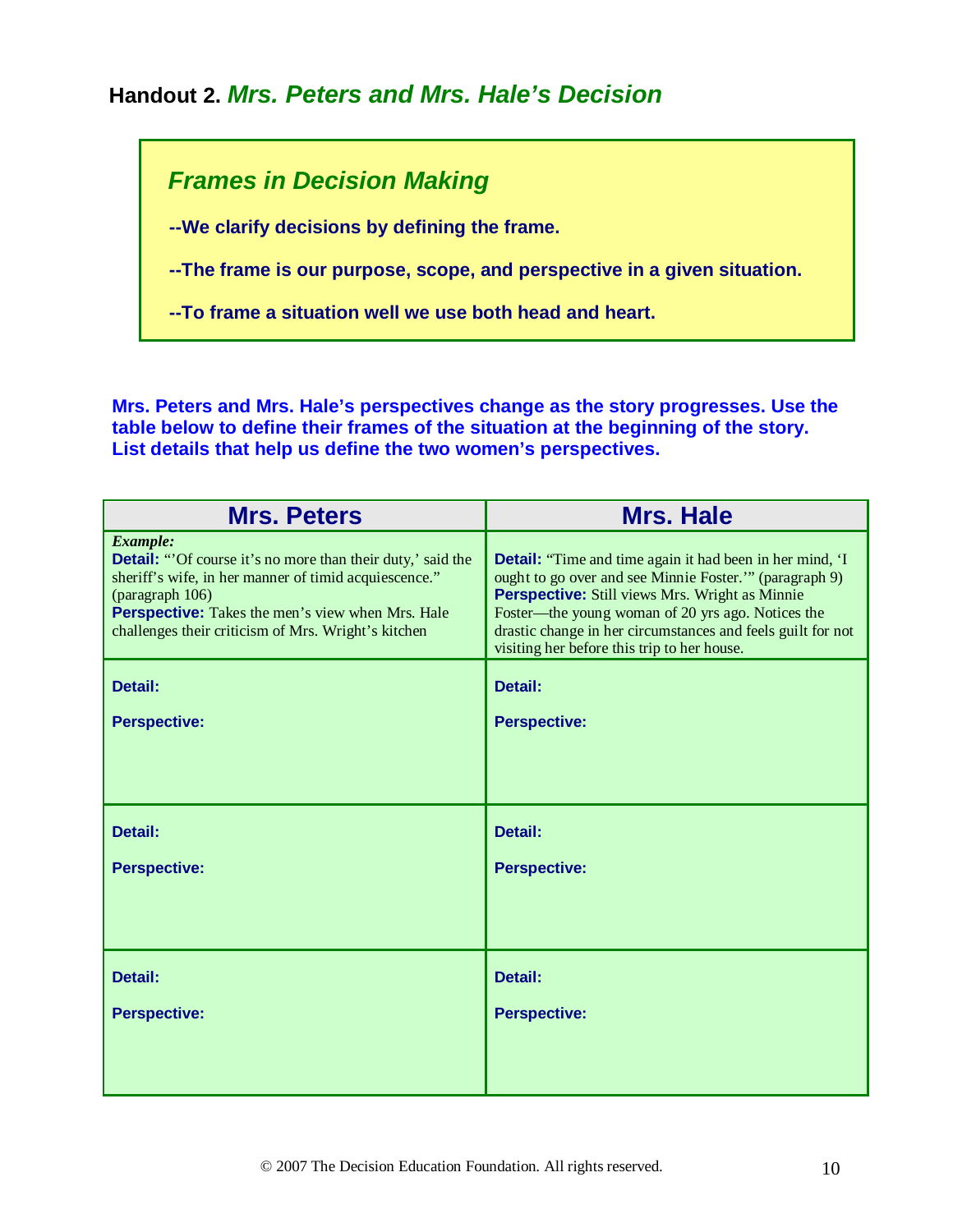# **Teacher Resource 2. Sample Responses and Notes for Handout 2**

| <b>Mrs. Peters</b>                                                                                                                                                                                                                                                                         | <b>Mrs. Hale</b>                                                                                                                                                                                                                                                                                                                            |
|--------------------------------------------------------------------------------------------------------------------------------------------------------------------------------------------------------------------------------------------------------------------------------------------|---------------------------------------------------------------------------------------------------------------------------------------------------------------------------------------------------------------------------------------------------------------------------------------------------------------------------------------------|
| Example:<br><b>Detail:</b> "Of course it's no more than their duty,' said the<br>sheriff's wife, in her manner of timid acquiescence."<br>(paragraph 106)<br>Perspective: Takes the men's view when Mrs. Hale<br>challenges their criticism of Mrs. Wright's kitchen                       | <b>Detail:</b> "Time and time again it had been in her mind, 'I<br>ought to go over and see Minnie Foster." (paragraph 9)<br>Perspective: Still views Mrs. W. as Minnie Foster-the<br>young woman of 20 years ago. Notice the drastic change<br>in her circumstances and feels guilt for not visiting her<br>before this trip to her house. |
| <b>Detail:</b> "But Mrs. Halethe law is the law." (par. 145)<br><b>Perspective:</b> When Mrs. Hale again expresses sympathy<br>for Mrs. Wright, Mrs. Peters speaks from the logical male<br>perspective and lives up to the attorney's later joke about<br>her being "married to the law." | <b>Detail:</b> "Well, I don't think she did it." (paragraph 134)<br><b>Perspective:</b> Begins with the frame that Mrs. Wright is<br>innocent; led by her feelings for Minnie Foster                                                                                                                                                        |
| <b>Detail:</b> "Of course they've got awful important things on<br>their minds." (par. 161)<br><b>Perspective:</b> When Mrs. Hale is insulted by the way the<br>men laugh at the "ways of women," Mrs. Peters again<br>uses her reason and supports the male perspective.                  | <b>Detail:</b> "Well I don't see any signs of anger around<br>here" (paragraph 141)<br><b>Perspective:</b> First looks at kitchen with assumption of<br>innocence                                                                                                                                                                           |
| <b>Detail:</b> "I don't think we ought to touch things." (par.<br><b>170</b><br>Perspective: From Mrs. Peters' perspective Mrs. Hale is<br>wrong to cover up evidence by pulling out bad stitching in<br>Mrs. Wright's sewing.                                                             | <b>Detail:</b> "I sew awful queer sometimes when I'm just<br><b>Perspective:</b> Mrs. Hale looks at the situation through<br>the frame of innocence and seeks to arrange facts<br>accordingly.                                                                                                                                              |

**Note:** One way to understand the difference between the two women's early perspectives is to see that Mrs. Hale faces the situation mostly through her feelings (heart) and Mrs. Peters through her reason (head). It is natural for Mrs. Hale to feel for Mrs. Wright because she knew the woman when she was the lively Minnie Foster, she is her neighbor, and she feels sorry that she never paid attention to her neighbor during the twenty years of Mrs. Wright's marriage. (She eventually states that her lack of concern for Mrs. Wright, is the "real crime." Had she visited the lonely woman from time to time, this tragedy might not have occurred.) It is also natural for Mrs. Peters to be more rational: she is involved only because she is the wife of the sheriff, her information comes from him, and she never knew Minnie Foster.

## **Points to emphasize:**

1. We all approach the world with particular frames defined by experience, social setting, talents, and culture, and we need to be aware that these preconceptions sometimes create traps and biases that affect the quality of our decision making.

2. To free ourselves to look at a situation objectively, we need to be open to choosing the right frame for the situation—even if it is one we are not used to.

3. The most helpful frames in a decision situation take into account both logic and feelings—we need to look carefully at how we and others feel about the situation as well as the facts. As the story progresses and Mrs. Peters and Mrs. Hale begin to uncover evidence and understand each other's view, they end up with a frame that connects head and heart.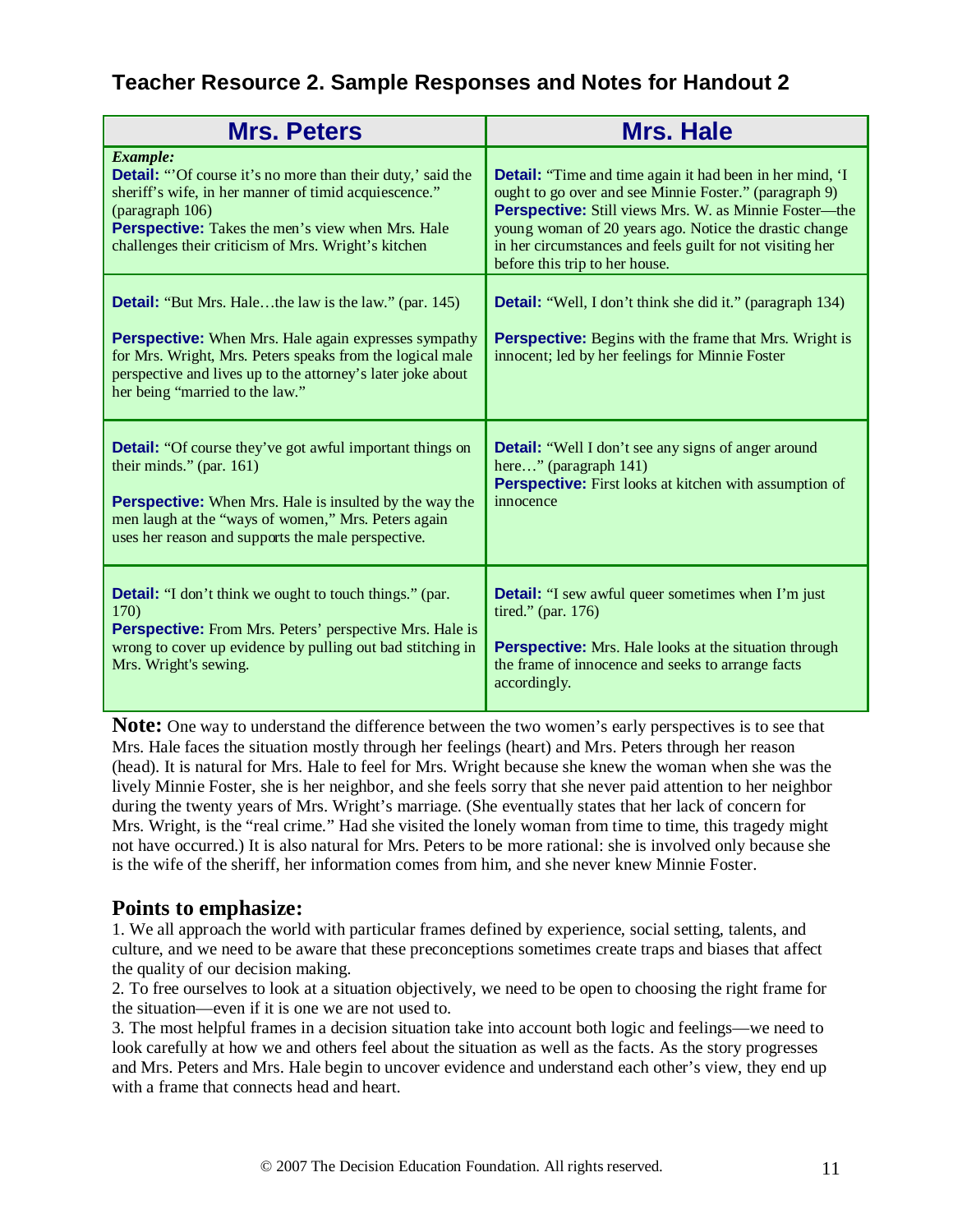# **Handout 3.** *Narrative Technique as a Means of Defining Perspective*

#### *Narrative Points of View*

 **Omniscient:** *author tells the story using the third person, knows all; free to reveal characters' thoughts and explain actions*

**Third-person limited:** *author narrates in third person, but analysis and knowledge is limited to the perspective of one character in the story*

**First Person:** *a character in the story is the narrator and speaks in the first person*

**Objective:** *author narrates in third person, but only tells what characters say and do—no interpretation or inner thoughts of characters*

**Explore Glaspell's narrative technique by examining the two passages below and responding to the questions that follow each one.**

#### **Passage 1**

**"Well, Mr. Hale," said the county attorney, in a way of letting what was past and gone go, "tell just what happened when you came here yesterday morning."** 

**Mrs. Hale, still leaning against the door, had that sinking feeling of the mother whose child is about to speak a piece. Lewis often wandered along and got things mixed up in a story. She hoped he would tell this straight and plain, and not say unnecessary things that would just make things harder for Minnie Foster. He didn't begin at once, and she noticed that he looked queer--as if standing in that kitchen and having to tell what he had seen there yesterday morning made him almost sick.** 

**"Yes, Mr. Hale?" the county attorney reminded.** 

**"Harry and I had started to town with a load of potatoes," Mrs. Hale's husband began.** 

**Harry was Mrs. Hale's oldest boy. He wasn't with them now, for the very good reason that those potatoes never got to town yesterday and he was taking them this morning, so he hadn't been home when the sheriff stopped to say he wanted Mr. Hale to come over to the Wright place and tell the county attorney his story there, where he could point it all out. With all Mrs. Hale's other emotions came the fear now that maybe Harry wasn't dressed warm enough--they hadn't any of them realized how that north wind did bite.**

#### **Passage 1 Discussion Topics**

**1. What is the narrative point of view of the passage above? Evidence?**

**2. Does the point of view change during the story?** 

**3. Why does Glaspell include the detail about Harry being "dressed warm enough"? How is this detail related to the rest of the story?**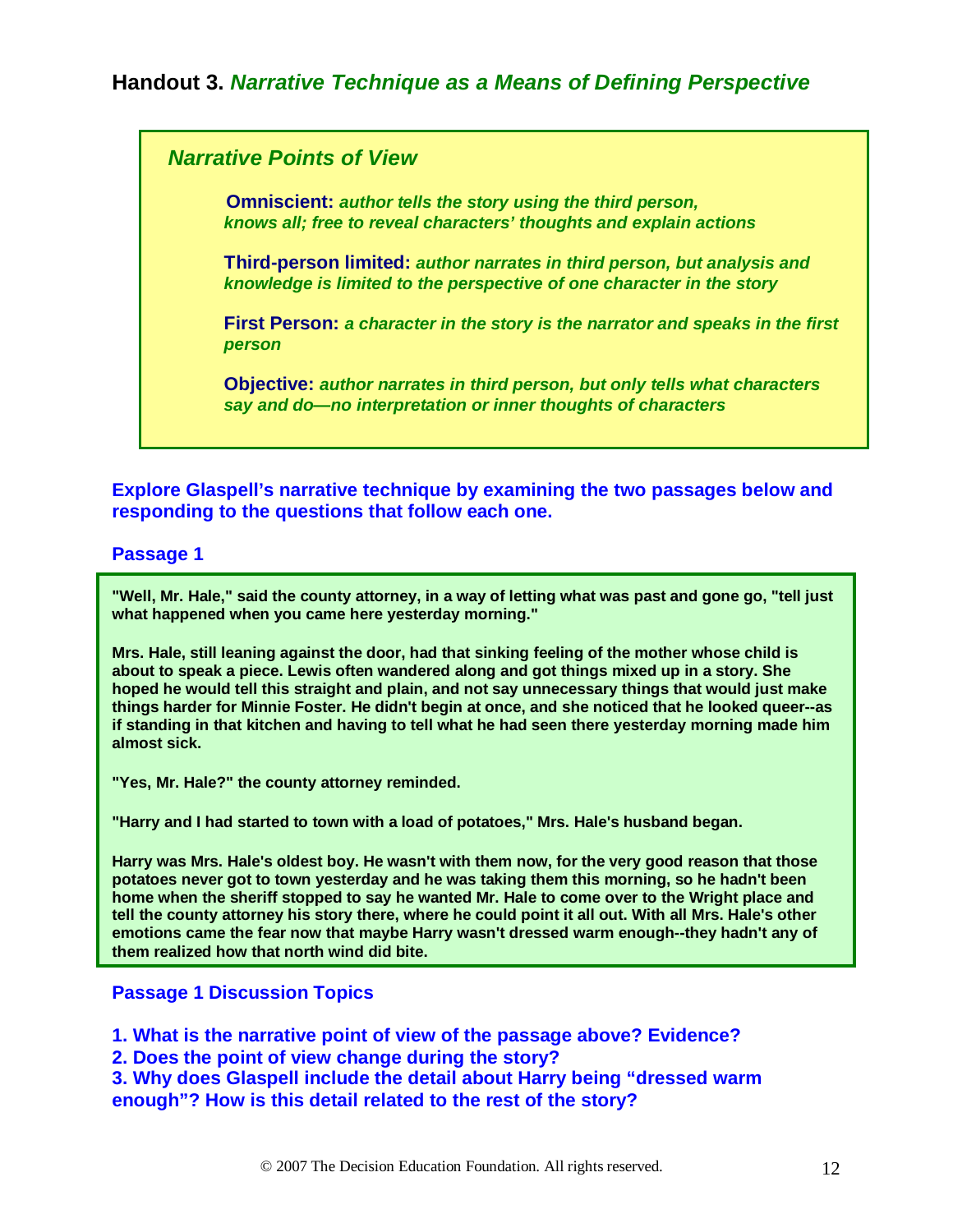#### **Passage 2**

**The county attorney was looking at the cupboard--a peculiar, ungainly structure, half closet and half cupboard, the upper part of it being built in the wall, and the lower part just the old-fashioned kitchen cupboard. As if its queerness attracted him, he got a chair and opened the upper part and looked in. After a moment he drew his hand away sticky.** 

**"Here's a nice mess," he said resentfully.**

**The two women had drawn nearer, and now the sheriff's wife spoke.** 

**"Oh--her fruit," she said, looking to Mrs. Hale for sympathetic understanding.**

**She turned back to the county attorney and explained: "She worried about that when it turned so cold last night. She said the fire would go out and her jars might burst."** 

**Mrs. Peters' husband broke into a laugh.** 

**"Well, can you beat the women! Held for murder, and worrying about her preserves!"** 

**The young attorney set his lips.** 

**"I guess before we're through with her she may have something more serious than preserves to worry about."** 

**"Oh, well," said Mrs. Hale's husband, with good-natured superiority, "women are used to worrying over trifles."** 

**The two women moved a little closer together. Neither of them spoke. The county attorney seemed suddenly to remember his manners--and think of his future.** 

**"And yet," said he, with the gallantry of a young politician. "for all their worries, what would we do without the ladies?"** 

**The women did not speak, did not unbend. He went to the sink and began washing his hands. He turned to wipe them on the roller towel--whirled it for a cleaner place.** 

**Passage 2 Discussion Topics**

**1. Compare the point of view of passage 1 and 2. Do we enter anyone's mind or heart?**

**2. Though it may seem insignificant, the language between passages spoken by the characters teaches us about the perspective of a story. Look closely at the language highlighted in orange above. What is its effect and does it give the story any particular slant? Explain.**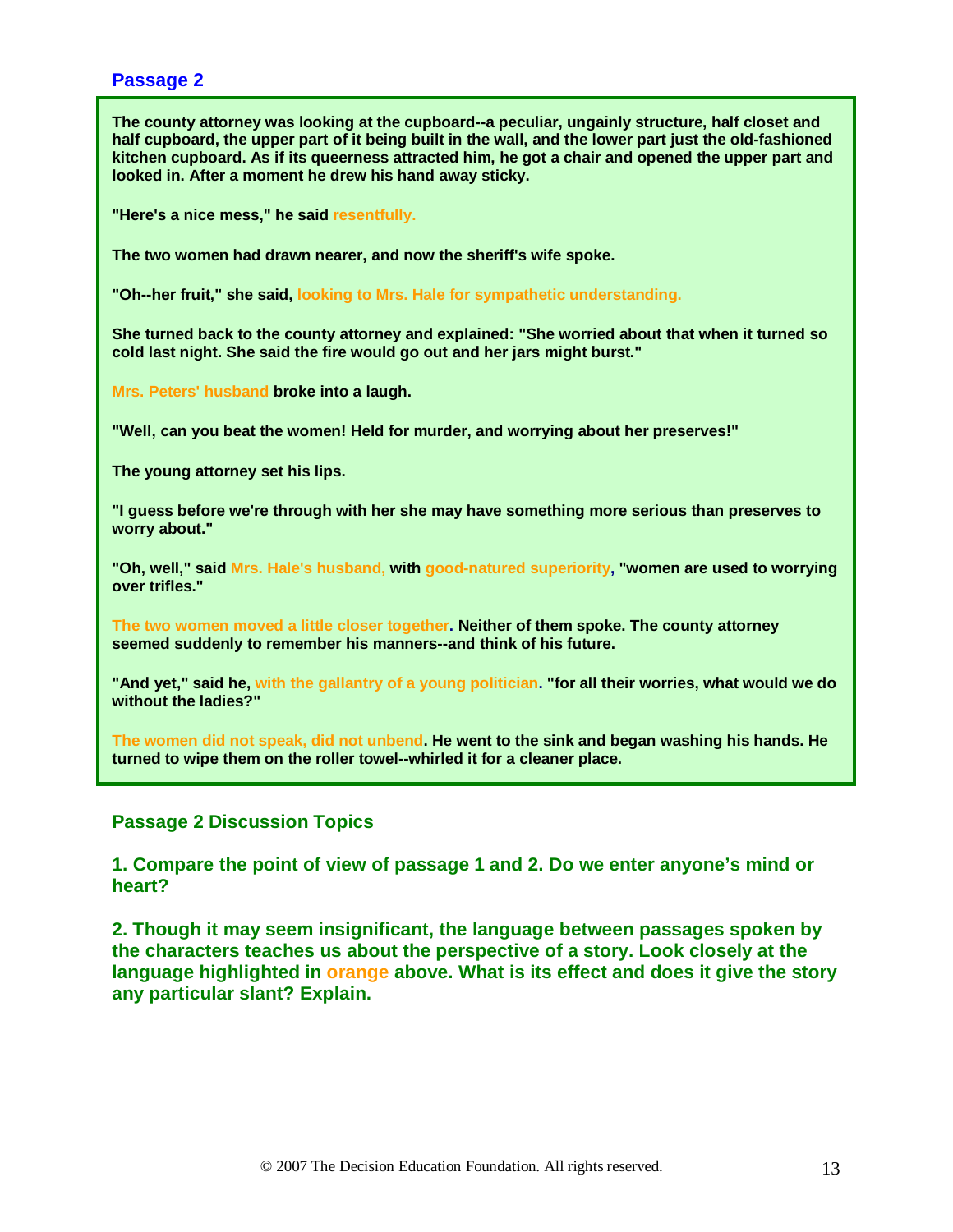# **Fourth Class: Frame Change**

#### **Materials**

Handout 4—Explore Mrs. Peters' Frame Change Teacher Resource 3. Sample Responses for Handout 4 Handout 5. Explore Mrs. Peters and Mrs. Hale's Decision Further

#### **Procedures**

- Review homework responses. Discuss second half of **Handout 3**.
- Work on **Handout 4** (how information causes frame change for Mrs. Peters). Begin by having students work in small groups to gather information and fill in the table. Review findings with the class.
- Give students **Handout 5** and review directions.

#### **Next Steps**

**Homework:** Students complete **Handout 5**.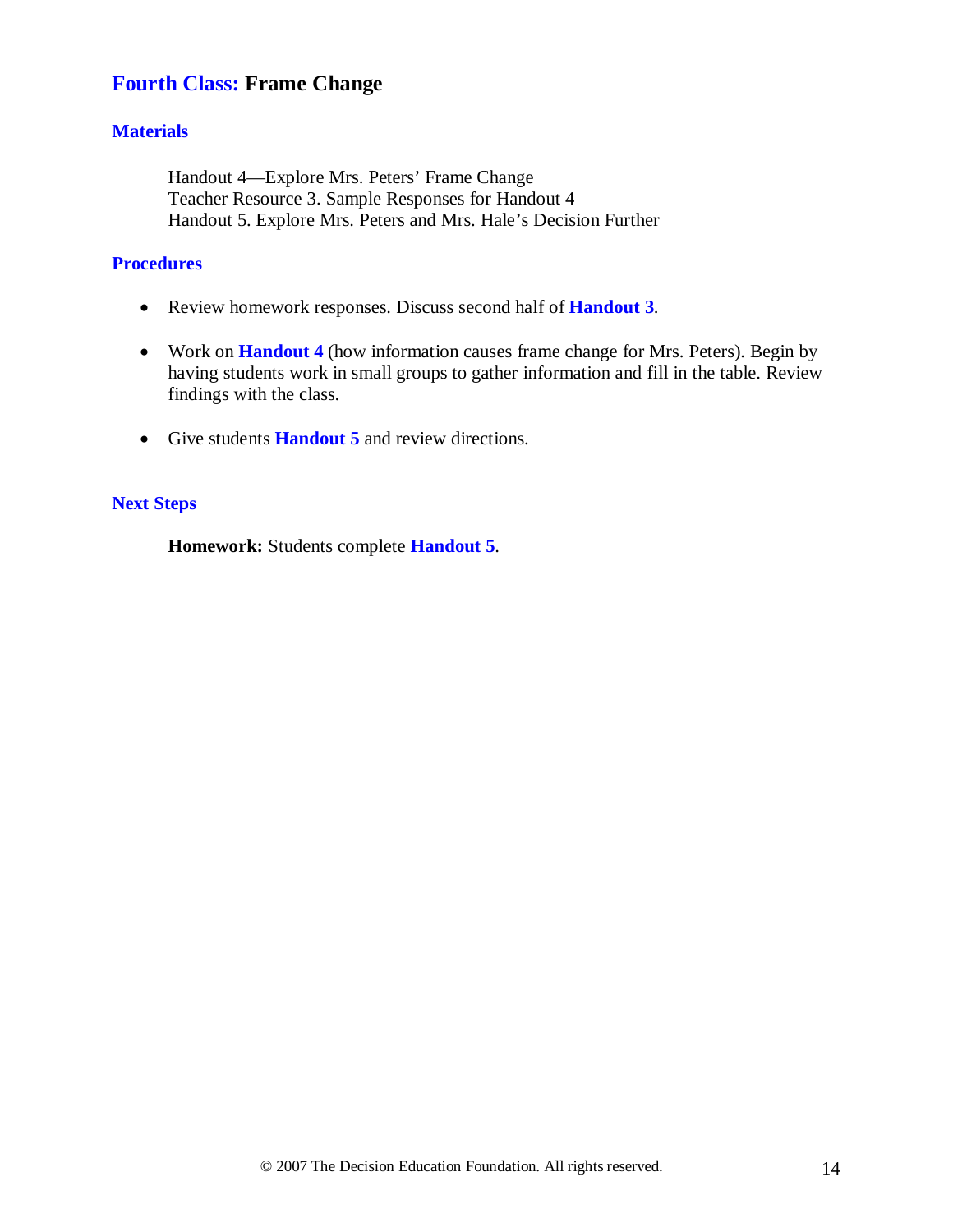## **Handout 4.** *Explore Mrs. Peters' Frame Change*

*Useful information in decision making helps us to* **--understand the issue at hand, --know where to focus our efforts, --define the alternatives, --understand the consequences of each alternative, --enable a switch in ultimate choice with additional or new information.**

**Notice that Mrs. Peters begins the story with one frame and ends with a different perspective. Her alternatives are to act strictly according to rules of law (the men's perspective) or to redefine her frame of the issues surrounding Mr. Wright's death and sympathize with Mrs. Wright (Mrs. Hale's perspective).** 

**Examine how new information influences Mrs. Peters' view. Locate and discuss places in the story where we see the sheriff's wife question her stance because of new information.**

| <b>Scene</b>                                                               | <b>Explanation</b>                                                                                                                                                                                                                                                                                                                                                                                                                                                                                                                         |
|----------------------------------------------------------------------------|--------------------------------------------------------------------------------------------------------------------------------------------------------------------------------------------------------------------------------------------------------------------------------------------------------------------------------------------------------------------------------------------------------------------------------------------------------------------------------------------------------------------------------------------|
| <b>Example:</b> observing the<br>sink and stove<br>(paragraphs $146-150$ ) | Mrs. Hale's comments about the "bad stove" cause Mrs. Peters to begin to see the suspect<br>in a new light: she begins "seeing into things." The change is evident when she says, "A<br>person gets discouraged—and loses heart. She then looks at more details—the sink with no<br>plumbing— and we read, "That look of seeing into things, of seeing through a thing to<br>something else, was in the eyes of the sheriff's wife now." Builds on the motif of "eyes"<br>and "seeing" as representations of understanding and connecting. |
|                                                                            |                                                                                                                                                                                                                                                                                                                                                                                                                                                                                                                                            |
|                                                                            |                                                                                                                                                                                                                                                                                                                                                                                                                                                                                                                                            |
|                                                                            |                                                                                                                                                                                                                                                                                                                                                                                                                                                                                                                                            |
|                                                                            |                                                                                                                                                                                                                                                                                                                                                                                                                                                                                                                                            |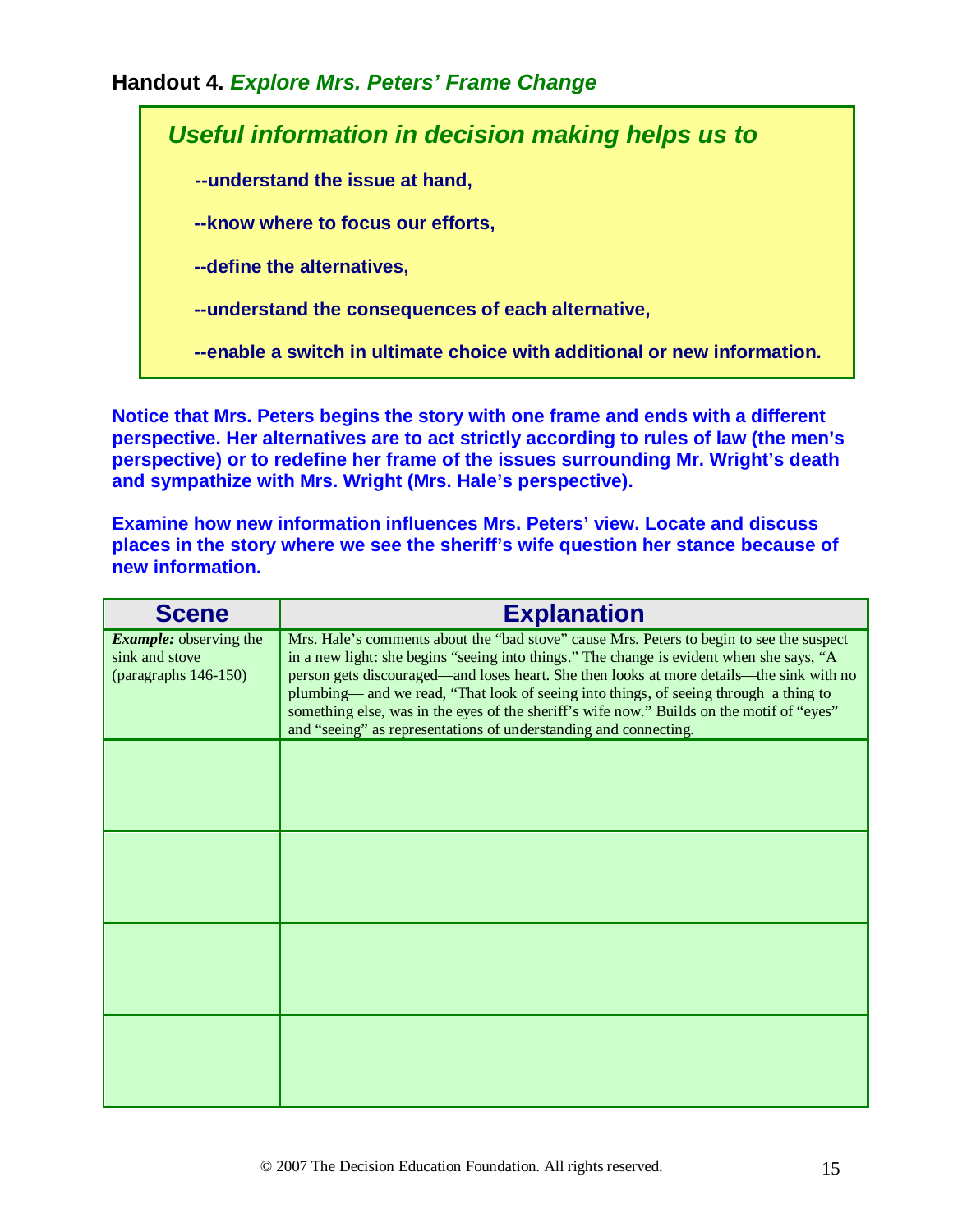# **Teacher Resource 3. Sample Responses for Handout 4**

| <b>Scene</b>                                                               | <b>Explanation</b>                                                                                                                                                                                                                                                                                                                                                                                                                                                                                                                                       |
|----------------------------------------------------------------------------|----------------------------------------------------------------------------------------------------------------------------------------------------------------------------------------------------------------------------------------------------------------------------------------------------------------------------------------------------------------------------------------------------------------------------------------------------------------------------------------------------------------------------------------------------------|
| <b>Example:</b> observing the<br>sink and stove<br>(paragraphs $146-150$ ) | Mrs. Hale's comments on the "bad stove" cause Mrs. Peters to begin to see the suspect in a<br>new light: she begins "seeing into things." The change in her sympathy is evident when she<br>says, "A person gets discouraged—and loses heart." She then looks at more details—the<br>sink with no plumbing, and we read, "That look of seeing into things, of seeing through a<br>thing to something else, was in the eyes of the sheriff's wife now." Builds on the motif of<br>"eyes" and "seeing" as representations of understanding and connecting. |
| Discovery of broken bird<br>cage (par. 190-199                             | "Again their eyes met" as the two women see the broken cage and knowledge of Mr.<br>Wright's "roughness" begins to dawn on them. Mrs. Peters admits "It would be lonesome<br>for me—sitting here alone."                                                                                                                                                                                                                                                                                                                                                 |
| Discovery of the dead<br>bird (par. 215-228)                               | We see Mrs. Peters and Mrs. Hale move a significant step closer in viewpoint here as they<br>realize someone "wrung the neck" of the bird. "And then again the eyes of the two women<br>met—this time clung together in a look of dawning apprehension, of growing horror."<br>Their apprehension and horror is a reaction to both the husband's cruelty and knowledge<br>that Minnie might actually have committed the crime.                                                                                                                           |
| Comments on the cat<br>(par. 230-244)                                      | Mrs. Peter's comment to the men that the cat has disappeared because they are superstitious<br>shows that her perspective has changed to the extent that she has now joined Mrs. Hale in<br>choosing to keep evidence from the men. The memory of the death of her own cat provides<br>her with more convincing information of a personal nature: as she remembers how strongly<br>she felt, she is able to identify with Mrs. Wright's suffering in a new way.                                                                                          |
| Losing a baby (par. 250-<br>255)                                           | Her past experience of losing a baby gives her knowledge of what "stillness" feels like and<br>she is able to identify even more closely with Mrs. Wright.                                                                                                                                                                                                                                                                                                                                                                                               |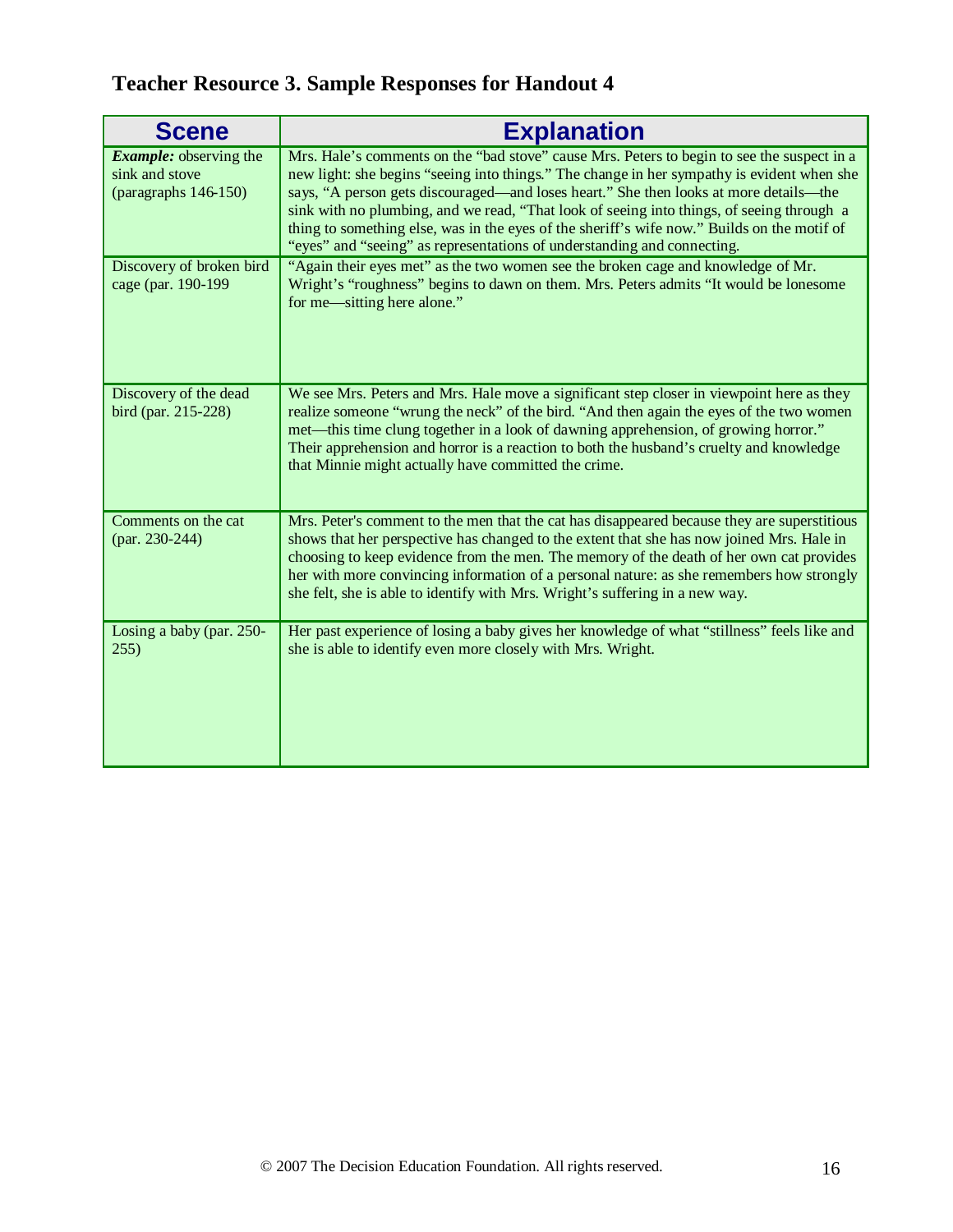**Handout 5.** *Explore Mrs. Peters and Mrs. Hale's Decision Further*

*A decision is*

 *a choice between alternatives that results in action.*

**According to the definition above, which of the following are real decisions? If you check "NO," can you revise the statement so that it is a decision?** 

| <b>Example</b>                                                    | <b>Yes</b> | <b>No</b> |
|-------------------------------------------------------------------|------------|-----------|
| 1. I have decided it is worth pursuing a college education.       |            |           |
| 2. Bill decided that he likes prunes for breakfast.               |            |           |
| 3. Sally decided to research five colleges on-line.               |            |           |
| 4. Bill's mom decided to buy prunes at the Acme.                  |            |           |
| 5. Mrs. Hale decided that she was not a good neighbor to Minnie.  |            |           |
| 6. Mrs. Peters decided that following the law is important.       |            |           |
| 7. Mrs. Hale decided Mrs. Wright was innocent.                    |            |           |
| 8. Mrs. Hale decided to accompany Mrs. Peters to the crime scene. |            |           |

**Most of Glaspell's story explores the way a bond grows between three women as information about the case comes to light. Mrs. Peters and Mrs. Hale's decision at the end of the story is the climax of the plot. Their actions reveal a significant frame change as well as their new found connection with Mrs. Wright.** 

**To understand this decision and its effect in the story, turn to the next page, reread the ending, and be ready to discuss the topics that follow.**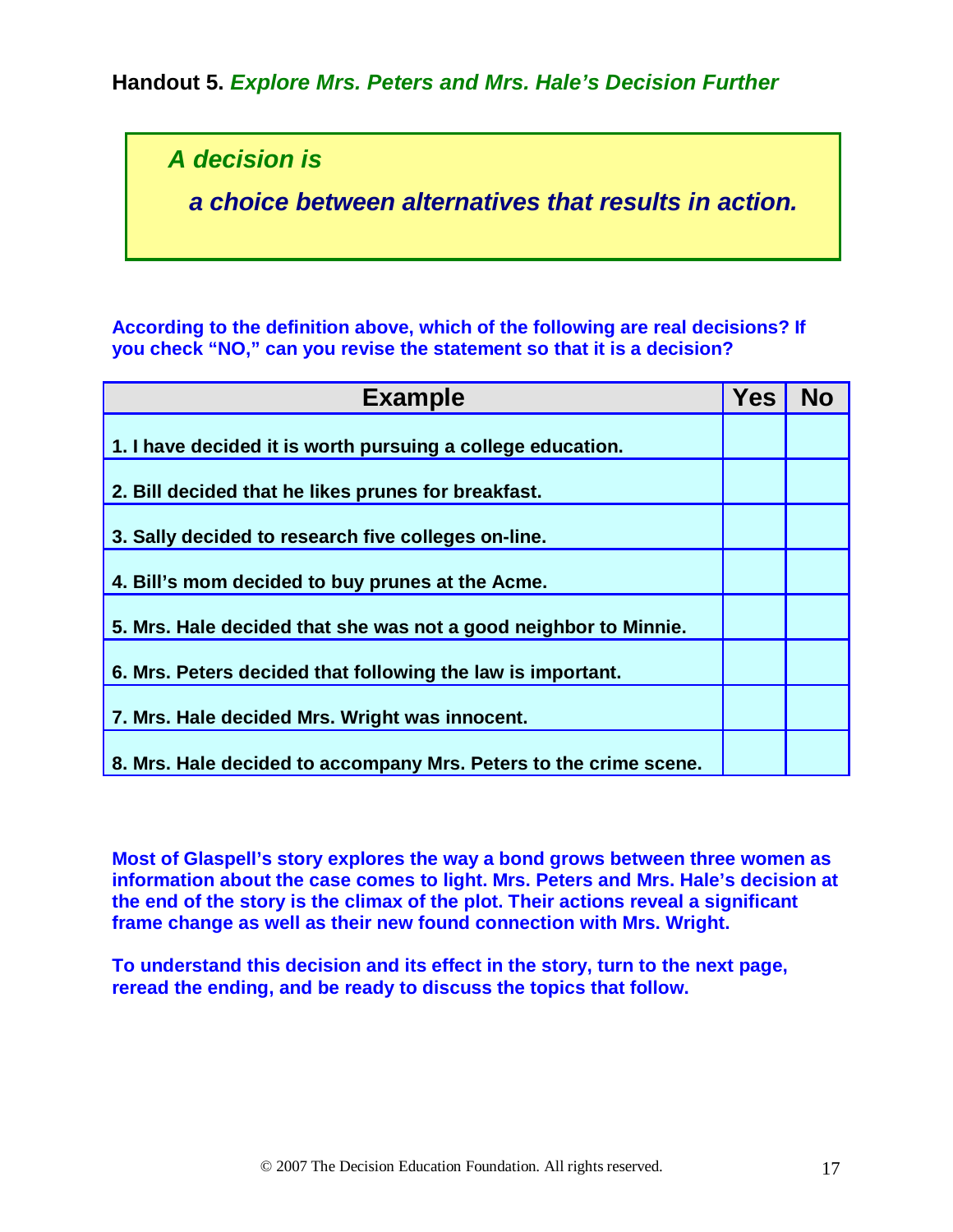(Paragraph 289) **Hale went to look after the horses. The sheriff followed the county attorney into the other room. Again--for one final moment--the two women were alone in that kitchen.** 

**Martha Hale sprang up, her hands tight together, looking at that other woman, with whom it rested. At first she could not see her eyes, for the sheriff's wife had not turned back since she turned away at that suggestion of being married to the law. But now Mrs. Hale made her turn back. Her eyes made her turn back. Slowly, unwillingly, Mrs. Peters turned her head until her eyes met the eyes of the other woman. There was a moment when they held each other in a steady, burning look in which there was no evasion or flinching. Then Martha Hale's eyes pointed the way to the basket in which was hidden the thing that would make certain the conviction of the other woman--that woman who was not there and yet who had been there with them all through that hour.** 

**For a moment Mrs. Peters did not move. And then she did it. With a rush forward, she threw back the quilt pieces, got the box, tried to put it in her handbag. It was too big. Desperately she opened it, started to take the bird out. But there she broke--she could not touch the bird. She stood there helpless, foolish.** 

**There was the sound of a knob turning in the inner door. Martha Hale snatched the box from the sheriff's wife, and got it in the pocket of her big coat just as the sheriff and the county attorney came back into the kitchen.** 

**"Well, Henry," said the county attorney facetiously, "at least we found out that she was not going to quilt it. She was going to--what is it you call it, ladies?"** 

**Mrs. Hale's hand was against the pocket of her coat.** 

**"We call it--knot it, Mr. Henderson."**

## *Discussion Topics*

**1. "Slowly, unwillingly, Mrs. Peters turned her head." Why is Mrs. Peters unwilling to look at Mrs. Hale. Explain.**

**2. Notice the number of times the word "eyes" appears in the passage above (and in the rest of the story). What do "eyes" signify, and why the repetition here?**

**3. We read that the "other woman" (Mrs. Wright) had been with the them "all through that hour." How is that possible? Explain.**

**4. Using the definition on the previous page, identify the decisions you see in the passage above. Who makes them? Why? What is the outcome?**

**5. "We call it—knot it, Mr. Henderson." Why do you think Glaspell concludes her story with this sentence? Explain the significance.**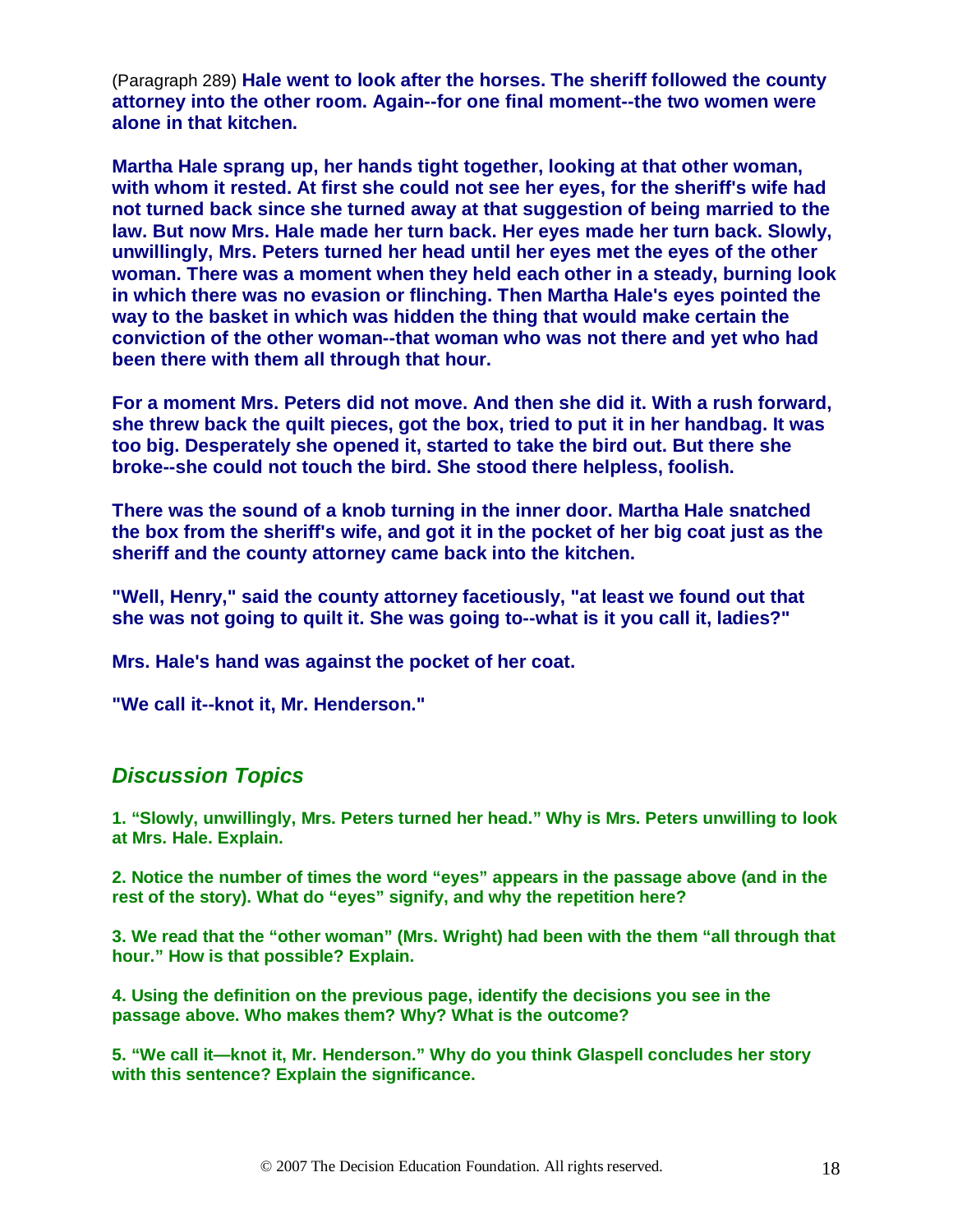# **Fifth Class: Action and Frames**

#### **Materials**

Teacher Resource 4—Sample Responses to Handout 5 Performance Task

#### **Procedures**

- Review homework assignment. Discuss the first page of Handout 5. Then have a volunteer reread the passage, and discuss topics on the second page.
- Give students time in class to begin the **Performance Task**. Explain the details of how they will present, and give them the opportunity to begin writing with teacher present for questions.

#### **Next Steps**

**Homework:** Students work on **Performance Task***.*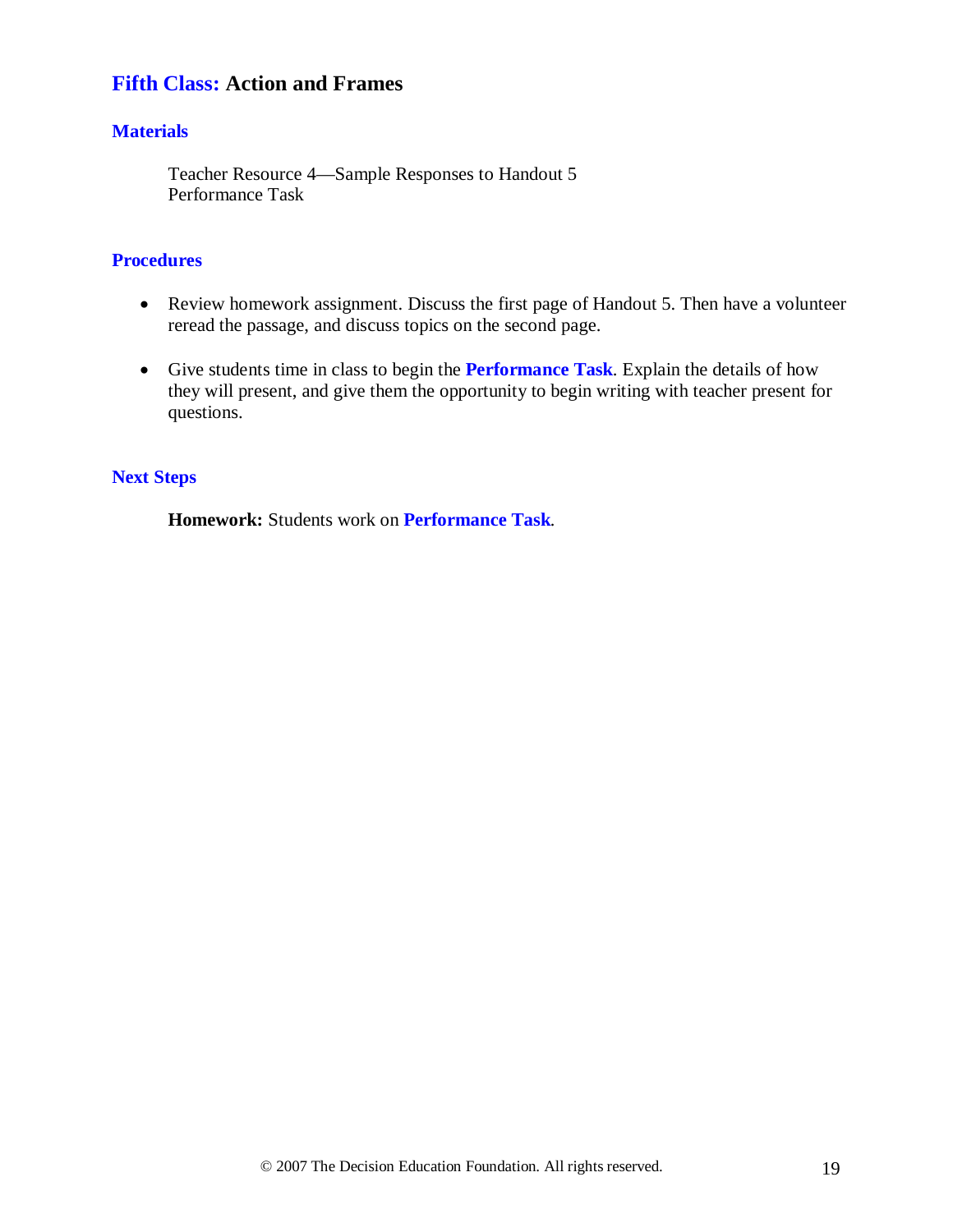**Teacher Resource 4. Sample Responses to Handout 5** (Paragraph 289) **Hale went to look after the horses. The sheriff followed the county attorney into the other room. Again--for one final moment--the two women were alone in that kitchen.** 

**Martha Hale sprang up, her hands tight together, looking at that other woman, with whom it rested. At first she could not see her eyes, for the sheriff's wife had not turned back since she turned away at that suggestion of being married to the law. But now Mrs. Hale made her turn back. Her eyes made her turn back. Slowly, unwillingly, Mrs. Peters turned her head until her eyes met the eyes of the other woman. There was a moment when they held each other in a steady, burning**  look in which there was no evasion or flinching. Then Martha Hale's eyes pointed the way to the **basket in which was hidden the thing that would make certain the conviction of the other woman-** that woman who was not *f* here and yet who had been there with them all through that hour.

For a moment Mrs. Peters did not move. And then she did it. With a rush forward, she threw back **the quilt pieces, got the box, tried to put it in her handbag. It was too big. Desperately she opened**  it, started to take the bird out. But there she broke--she could not touch the bird. She stood there **helpless, foolish.** 

There was the sound of a knob turning in the inner door. Martha Hale snatched the box from the **sheriff's wife, and got it in the pocket of her big coat just as the sheriff and the county attorney**  came back into the kitchen.

"Well, Henry," said the county attorney facetiously, "at least we found out that she was not going **to quilt it. She was going to--what is it you call it, ladies?"** 

**Mrs. Hale's hand was against the pocket of her coat.** 

**"We call it--knot it, Mr. Henderson."**

1. "Slowly, unwillingly, Mrs. Peters turned her head..." Why is Mrs. Peters unwilling to look at Mrs. **Hale. Explain.** (After the reminder that she is "married to the law," Mrs. P. feels the natural responsibility to tell the truth and provide evidence. As she uses the new frame of sympathy for Mrs. W., she has a hard time letting her former perspective go. Also may have some difficulty facing up to the horror of Minnie's life and action.)

**2. Notice the number of times the word "eyes" appears in the passage above (and in the rest of the story). What do "eyes" signify, and why the repetition here?** (Whenever they look at one another – here and in the rest of the story, the two women share an insight about the truth of Mrs. Wright's situation. It is through their eyes that they connect with each other and face the truth. In this story the women "see" more about Mrs. Wright than the men: the men are blind to the "trifles" which turn out to be the most important details about the situation.)

**3. We read that the "other woman" (Mrs. Wright) had been with the them "all through that hour." How is that possible? Explain.** (While in Mrs. W. kitchen, Mrs. P and Mrs. H have uncovered intimate details about "the suspect's" habits and actions—both past and present. By "walking in her shoes," they come to know her life and recognize the common needs all human beings share for compassion and companionship. Mrs. H says earlier in the story, "We live close together, and we live far apart. We all go through the same things—its all just a different kind of same thing! If it weren't—why do you and I *understand*? Why do we *know*—what we know this minute?"

**4. Using the definition on the previous page, identify the decisions you see in the passage above. Who makes them? Why? What is the outcome?** (Notice that BOTH women make the decision: their actions confirm their unity and Mrs. P's frame change—as well as their sympathetic connection with Mrs. W.

**5. "We call it—knot it, Mr. Henderson." Why do you think Glaspell concludes her story with this sentence? Explain the significance.** (Repeated motif and detail; men joke about women's concern about quilt, and Mrs. W's "knotting" applies to quilt and husband.)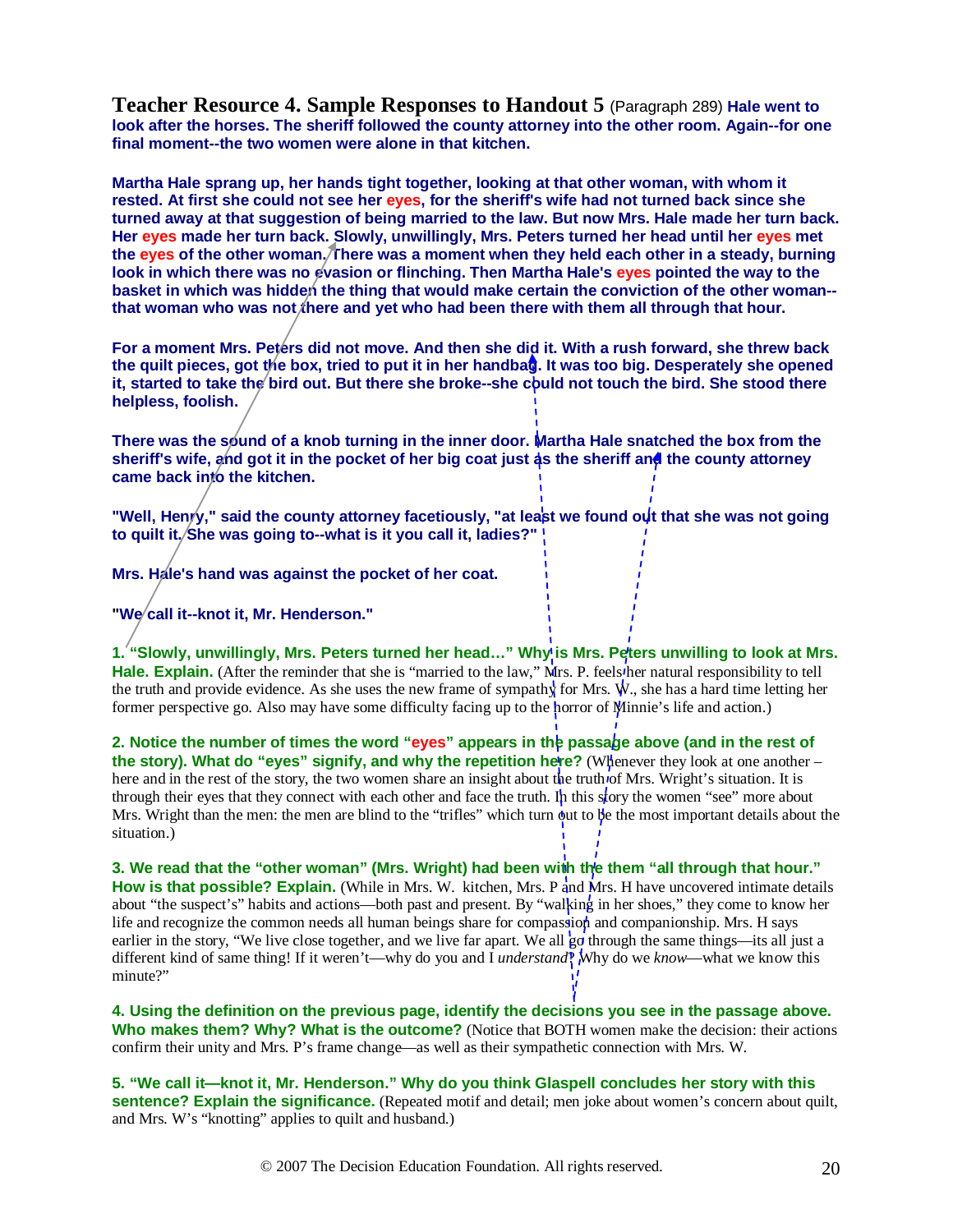# **Sixth Class: Concluding Exercise and Discussion**

#### **Materials**

Handout 6—More on Frames Teacher Resource 5. Sample Responses for Handout 6

#### **Procedures**

- Use **Handout 6** as a summative class exercise and discussion. Have students fill in the table.
- Discuss student responses. Refer to **Teacher Resource 4** for sample responses and points to emphasize.

#### **Next Steps**

- **Homework:** Students work on **Performance Task** and **Essay Assignment**.
- **Seventh and Eighth Classes:** (1) Students deliver their closing statements (**Performance Task**). (2) Remind students of the due date for the essay.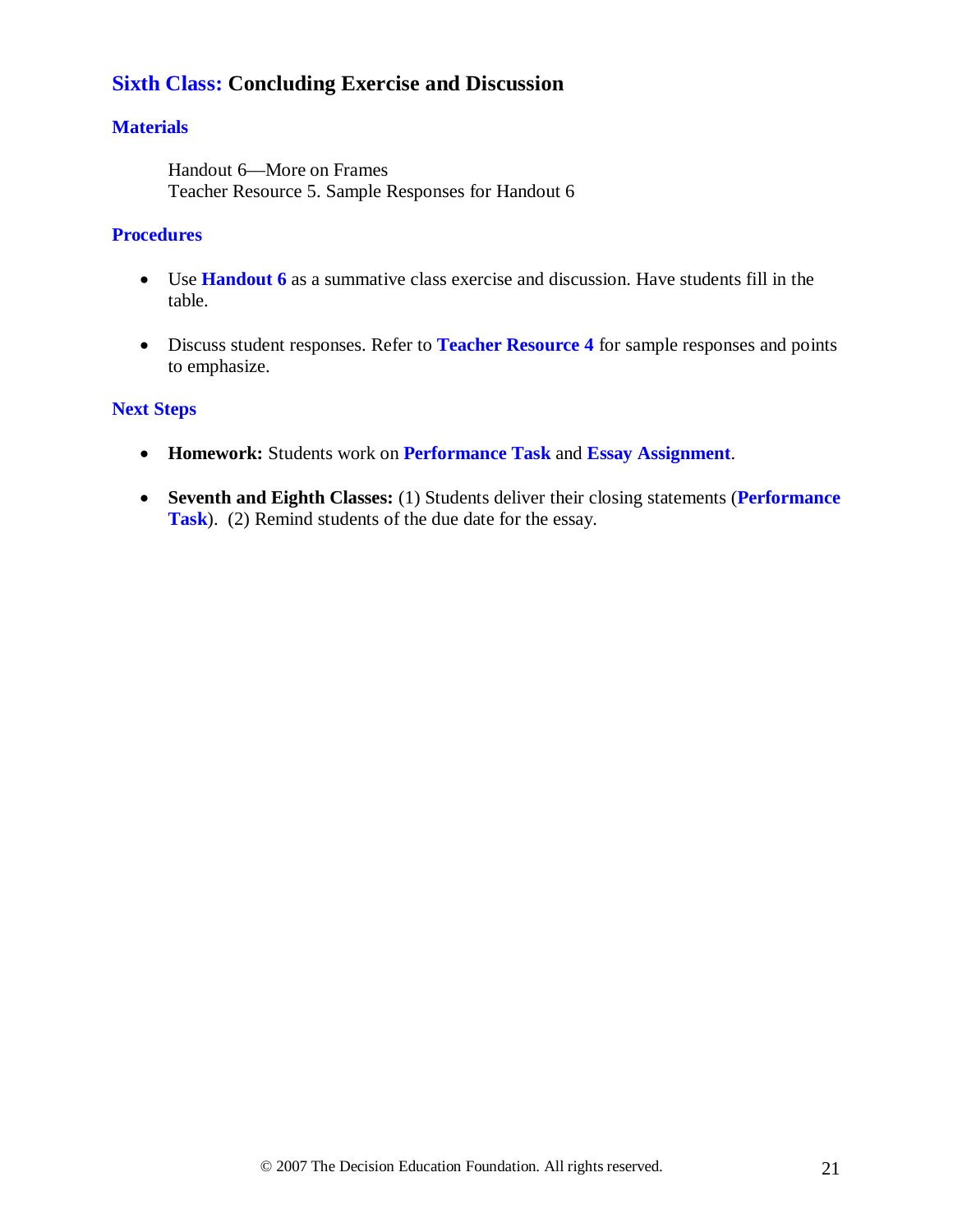# **Handout 6.** *More on Frames: How Glaspell uses Irony to Identifies the Different Perspectives of Men and Women in "A Jury of Her Peers"*

**Explore the significance of the passages and situations below by identifying any ironies you see and explaining what it reveals about different perspectives of the men and women.**

| <b>Passage</b>                                                                                                                                                                                                                                                                    | <b>Irony and Perspective</b> |
|-----------------------------------------------------------------------------------------------------------------------------------------------------------------------------------------------------------------------------------------------------------------------------------|------------------------------|
| "Nothing here but kitchen things," he said with<br>a little laugh for the insignificance of kitchen<br>things. (par. $67$ )                                                                                                                                                       |                              |
| "Ah, loyal to your sex, I see," he laughed. He<br>stopped and gave her a keen look. "But you and<br>Mrs. Wright were neighbors. I suppose you<br>were friends too." (par. 85)                                                                                                     |                              |
| "Of course Mrs. Peters is one of us," he said in<br>a manner of entrusting responsibility. "And<br>keep an eye out, Mrs. Peters, for anything that<br>might be of use. No telling; you women might<br>come upon a clue to the motive—and that is the<br>thing we need." (par.100) |                              |
| "They wonder whether she was going to quilt it<br>or just knot it!" There was a laugh for the ways<br>of women. (par. 158)<br>"Of course they've got awful important things<br>on their minds," the sheriff's wife said<br>apologetically. (par. 161)                             |                              |
| "We think," began the sheriff's wife in a<br>flurried voice, "that she was going to—knot it."<br>He was too preoccupied to notice the change<br>that came in her voice on the last.<br>"Well, that's very interesting, I'm sure," he said<br>tolerantly. (par. 229-232)           |                              |
| The county attorney picked up the apron. He<br>laughed.<br>"Oh, I guess they're not very dangerous things<br>the ladies have picked out." (par. 278-9)                                                                                                                            |                              |
| "Well, Henry," said the county attorney<br>facetiously, "at least we found out that she was<br>not going to quilt it. She was going to--what is<br>it you call it, ladies?"<br>Mrs. Hale's hand was against the pocket of her<br>coat. "We call it--knot it, Mr. Henderson." 295  |                              |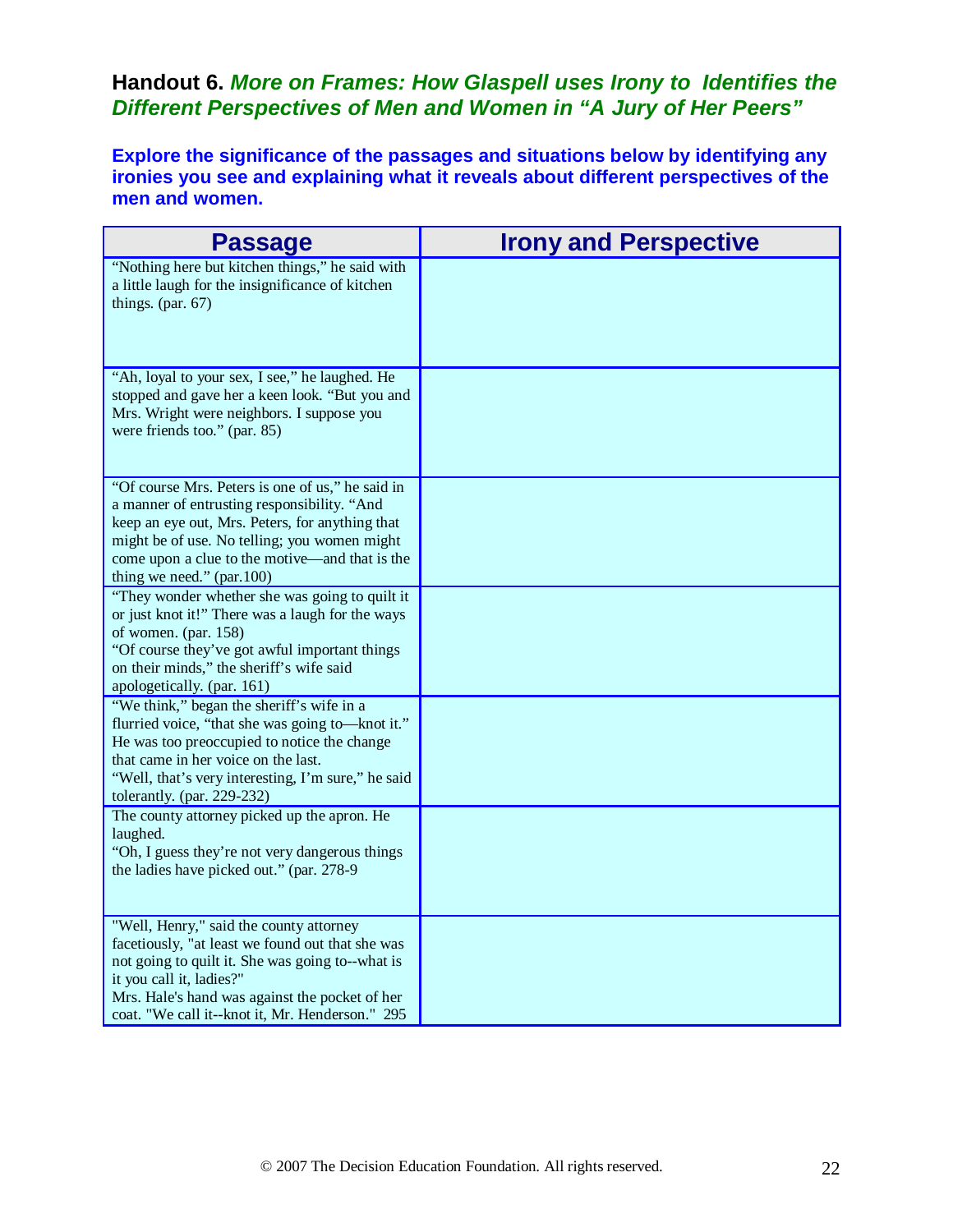## **Teacher Resource 5. Sample Responses for Handout 6**

**Glaspell uses irony to develop the different perspectives of the men and women in the story. Explore the significance of the passages and situations below by identifying the irony and explaining what it reveals about different perspectives of the men and women.**

| <b>Passage</b>                                                                                                                                                                                                                                                                   | <b>Irony and Perspective</b>                                                                                                                                                                                                                                                                                                                                                                                                          |
|----------------------------------------------------------------------------------------------------------------------------------------------------------------------------------------------------------------------------------------------------------------------------------|---------------------------------------------------------------------------------------------------------------------------------------------------------------------------------------------------------------------------------------------------------------------------------------------------------------------------------------------------------------------------------------------------------------------------------------|
| "Nothing here but kitchen things," [the sheriff]<br>said with a little laugh for the insignificance of<br>kitchen things. (par. 67)<br>"Oh, well," said Mrs. Hale's husband with<br>good-natured superiority, "women are used to<br>worrying over trifles." (par. 76)            | Central irony here is that the two men view the women's<br>place—the kitchen—as unimportant, and it is the women who<br>find the most important clues among the "insignificance of<br>kitchen things." The men's frame excludes the "trifles" in the<br>kitchen, and they are all unsuccessful as a result (even Mr.<br>Wright). "Trifles" is Glaspell's original title.                                                              |
| "Ah, loyal to your sex, I see," he laughed. He<br>stopped and gave her a keen look. "But you and<br>Mrs. Wright were neighbors. I suppose you<br>were friends too." (par. 85)                                                                                                    | The attorney's "keen look" suggests that thinks he might get<br>evidence for a motive from Mrs. Hale because she was Mrs.<br>Wright's neighbor and friend. The irony is that this statement<br>causes Mrs. Hale to see her own part in the crime because she<br>was not a true friend to her neighbor.                                                                                                                                |
| "Of course Mrs. Peters is one of us," he said in<br>a manner of entrusting responsibility. "And<br>keep an eye out, Mrs. Peters, for anything that<br>might be of use. No telling; you women might<br>come upon a clue to the motive—and that is the                             | The attorney's continued condescending attitude toward the<br>women is ironic because they pay attention to trifles and<br>become the authorities on the situation: the attorney's frame is<br>narrow and includes only a motive for the crime. By using the<br>women's frame, he would consider the more important human<br>issues behind the simple motive.                                                                         |
| "They wonder whether she was going to quilt it<br>or just knot it!" There was a laugh for the ways<br>of women. (par. 158)<br>"Of course they've got awful important things<br>on their minds," the sheriff's wife said<br>apologetically. (par. 161)                            | Again the condescending attitude is ironic. Mrs. Peter's<br>statement is also ironic because the women end up having the<br>most important things on their minds: real clues, discovered<br>motive (dead bird), the larger picture of reasons behind<br>motive—not just what is here and now, the recognition of what<br>it means to be a real neighbor                                                                               |
| "We think," began the sheriff's wife in a<br>flurried voice, "that she was going to-knot it."<br>He was too preoccupied to notice the change<br>that came in her voice on the last.<br>"Well, that's very interesting, I'm sure," he said<br>tolerantly. (par. 229-232)          | The irony is that the attorney is so preoccupied that he misses an<br>important clue right in front of him (Mrs. Peters' "flurried<br>voice"): because his frame excludes the women's world, he fails<br>to see the complete picture and discover significant clues. Again<br>a tone of condescension.                                                                                                                                |
| The county attorney picked up the apron. He<br>laughed.<br>"Oh, I guess they're not very dangerous things<br>the ladies have picked out." (par. 278-9                                                                                                                            | He laughs at the women, but we laugh at him: the women have<br>picked out THE MOST DANGEROUS THINGS in the kitchen:<br>the evidence that leads to a motive and conviction.                                                                                                                                                                                                                                                            |
| "Well, Henry," said the county attorney<br>facetiously, "at least we found out that she was<br>not going to quilt it. She was going to--what is<br>it you call it, ladies?"<br>Mrs. Hale's hand was against the pocket of her<br>coat. "We call it--knot it, Mr. Henderson." 295 | Because he does not consider the women's world as significant<br>and continues to make fun of them, the attorney cannot see clues<br>that are in front of him. The irony is that the quilt reveals Mrs.<br>W.'s state of mind, and Mrs. Hale faces him with the most<br>important piece of the puzzle in her pocket—the dead bird<br>which is the key to why Mrs. Wright "knotted" not only her<br>quilt but also her husband's neck. |

#### *The historical cultural bias that what women's intellectual skills are solely connected to the kitchen and that the kitchen is insignificant leads the men to narrowly limit their perspective and miss important information.*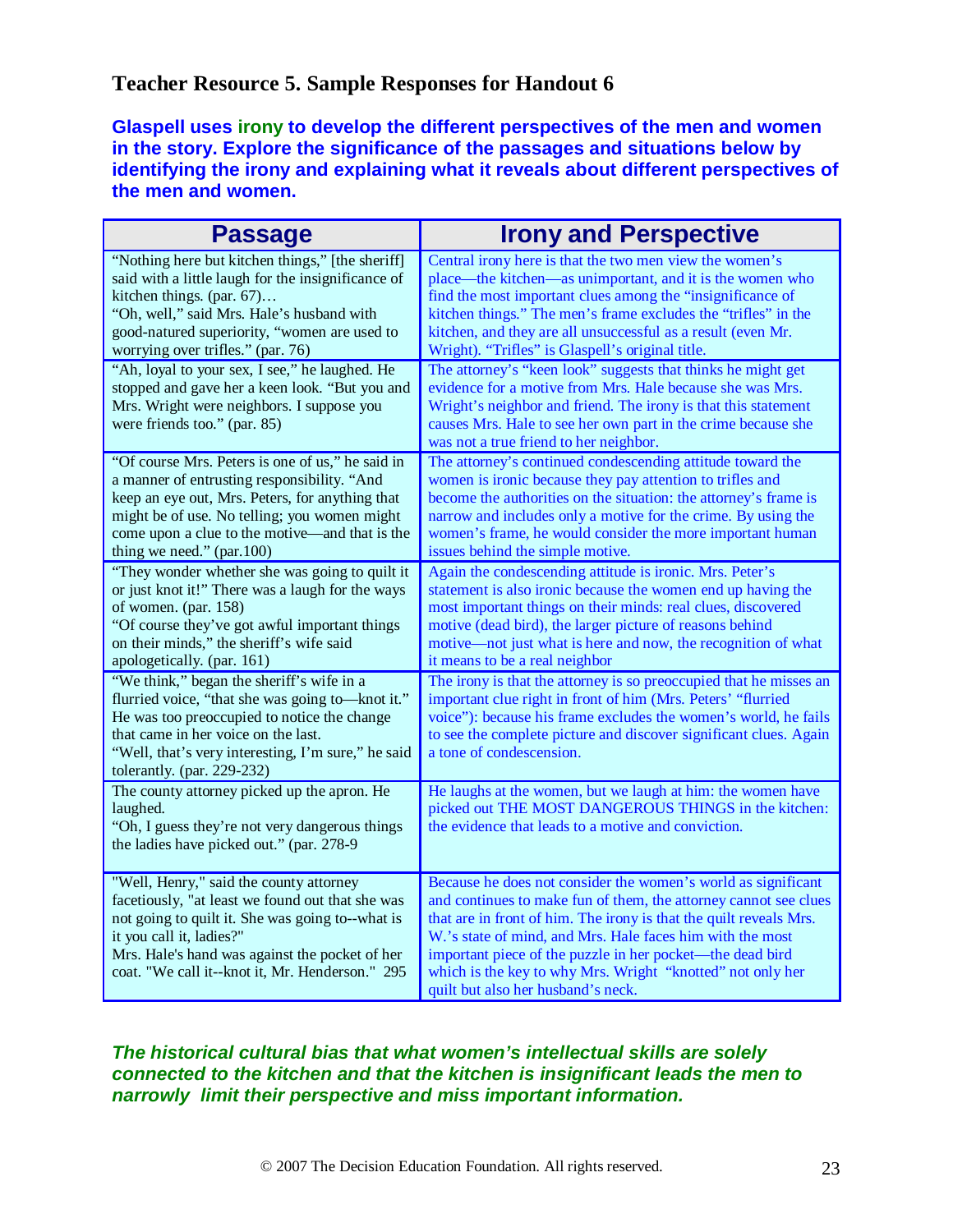# **2. Assessment**

# **Performance Task: Court Room Closing Statement**

**Goal:** Write and deliver your closing statement in the trial of Mrs. Wright.

**Role:** You choose the role of EITHER the prosecuting OR defense attorney.

**Audience:** You will deliver your statement to the class who will serve as the jury.

**Situation:** Time has passed since the events of the story took place, and Mrs. Wright is nearing the end of her trial. You have participated in the proceedings in the role of prosecutor or defense attorney, and it is now time for you to deliver your final statement to the jury. (While lawyers often find themselves having to make an argument they do not necessarily believe themselves, you should pick your role according to whether or not you think Mrs. Wright should be convicted of murder.)

**Product:** A three-five minute closing argument to the jury and a written transcript of your speech.

#### **Standards for Success:**

- *Creativity and Imagination.* While it is important that the details of your argument are consistent with the story, you have the freedom to invent witnesses and refer to statements and evidence that you imagine have surfaced during the trial.
- *Specific Detail.* Use convincing details in your argument, details that are consistent with the information we have from the story.
- *Engaging Delivery*. Pay attention to the way you deliver your statement as well as what you say. Where should you pause? speed up? use a gesture? While you can read your argument, consider memorizing it so that you can concentrate on a convincing delivery.
- *Thoughtful Analysis.* Make sure your argument draws specific conclusions about both Mrs. Wright's decision and the testimony and evidence presented in court.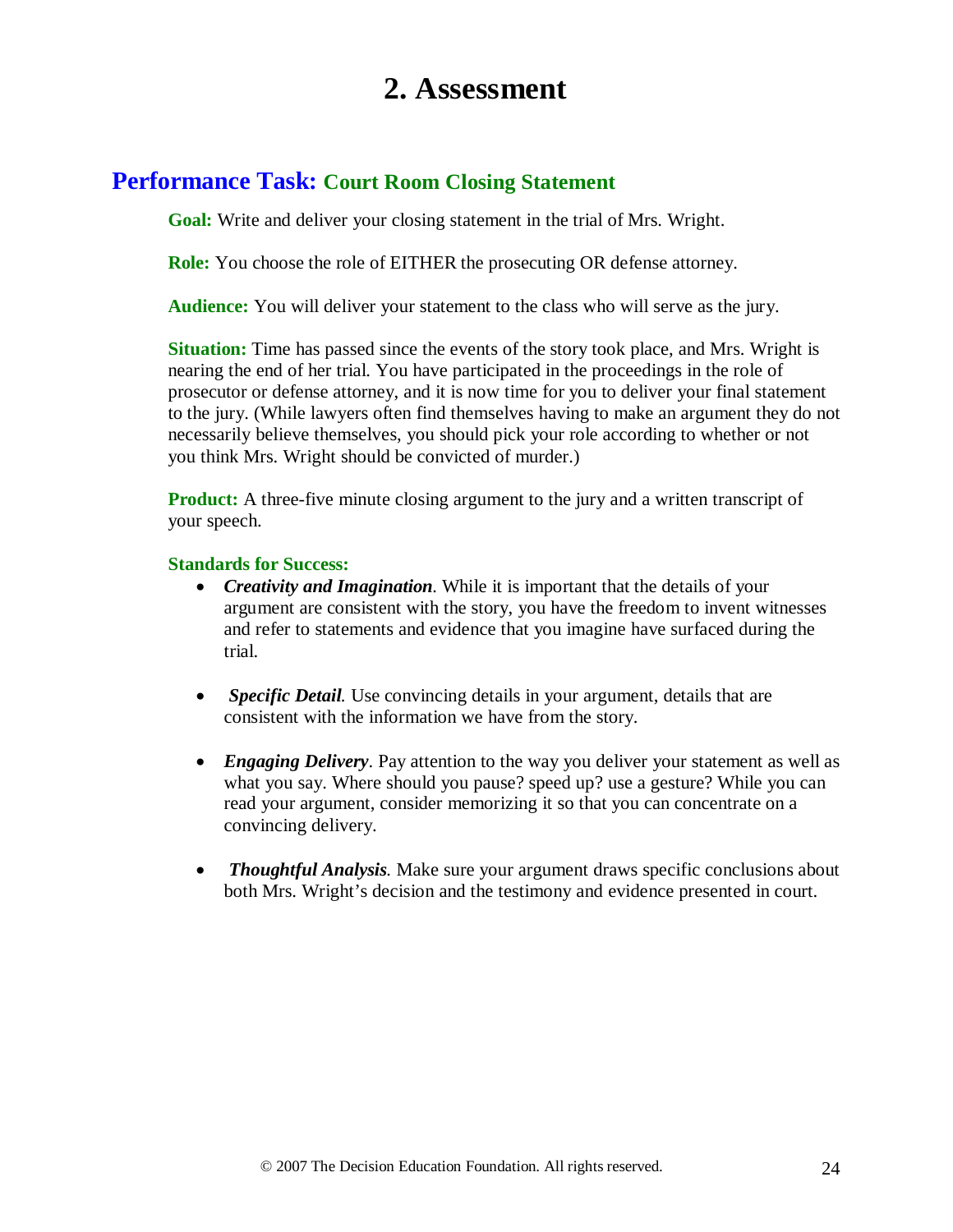## **Journal Assignment**

Discuss an example of when you wish you had postponed a decision you made. Why weren't you "decision fit"? What are situations you anticipate in the next month, year, five years, in which you think decision fitness can help you?

#### OR

When she makes her choice, is Mrs. Wright *fit to make the decision* about how to react to her husband? Explain using details you gathered from class discussion and the table in *Learning Resources a*.

## **Essay Assignment**

### *Discuss the relevance of men and women's views in "A Jury of Her Peers"*

*The following questions are intended to help you narrow the topic. You need not answer all of them—use the questions to help you to explore your particular interests and define a clear argument.* 

--What exactly is the difference between the way the men and women view Mrs. Wright's situation?

--How does Glaspell define perspective through irony and narrative technique?

--What part does the men's bias play in the story (including Mr. Wright)?

--What is your opinion of Mrs. Wright's decision?

--What is your opinion of Mrs. Peters and Mrs. Hale's decisions?

--Is Glaspell's purpose in the story simply to criticize men, or does she have a larger, more widely important point?